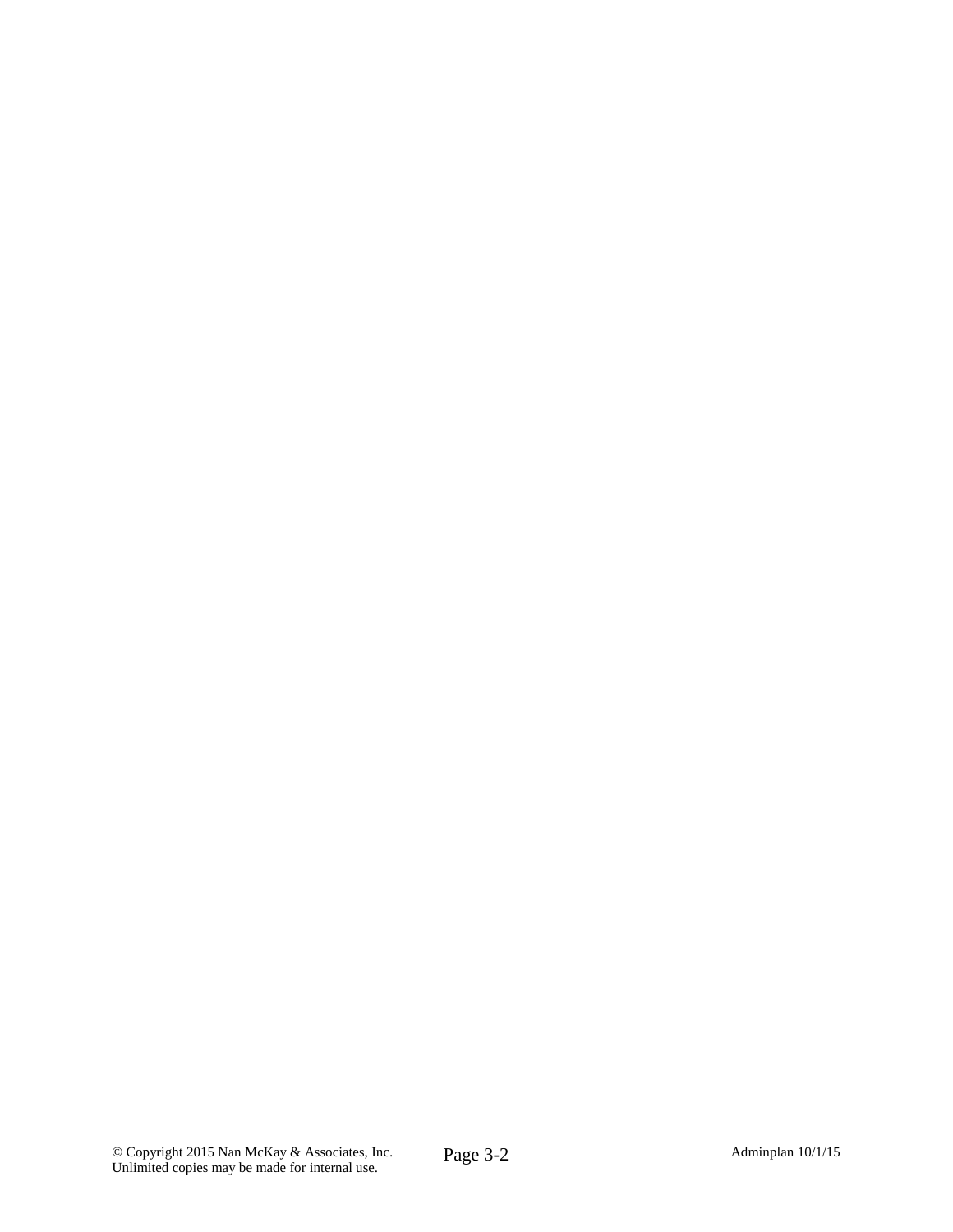# **PART I: DEFINITIONS OF FAMILY AND HOUSEHOLD MEMBERS**

## **3-I.A. OVERVIEW**

Some eligibility criteria and program rules vary depending upon the composition of the family requesting assistance. In addition, some requirements apply to the family as a whole and others apply to individual persons who will live in the assisted unit. This part provides information that is needed to correctly identify family and household members, and to apply HUD's eligibility rules.

### **3-I.B. FAMILY AND HOUSEHOLD [24 CFR 982.201(c); FR Notice 02/03/12; Notice PIH 2014-20]**

The terms *family* and *household* have different meanings in the HCV program.

### **Family**

To be eligible for assistance, an applicant must qualify as a family. *Family* as defined by HUD includes, but is not limited to the following, regardless actual or perceived sexual orientation, gender identity, or marital status, a single person, who may be an elderly person, disabled person, near-elderly person, or any other single person; or a group of persons residing together. Such group includes, but is not limited to a family with or without children (a child who is temporarily away from the home because of placement in foster care is considered a member of the family), an elderly family, a near-elderly family, a disabled family, a displaced family, or the remaining member of a tenant family. The PHA has the discretion to determine if any other group of persons qualifies as a family.

*Gender Identity* means actual or perceived gender characteristics.

*Sexual orientation* means homosexuality, heterosexuality, or bisexuality.

### PHA Policy

A family also includes two or more individuals who are not related by blood, marriage, adoption, or other operation of law but who either can demonstrate that they have lived together previously or certify that each individual's income and other resources will be available to meet the needs of the family.

Each family must identify the individuals to be included in the family at the time of application, and must notify the PHA if the family's composition changes.

### **Household**

*Household* is a broader term that includes additional people who, with the PHA's permission, live in an assisted unit, such as live-in aides, foster children, and foster adults.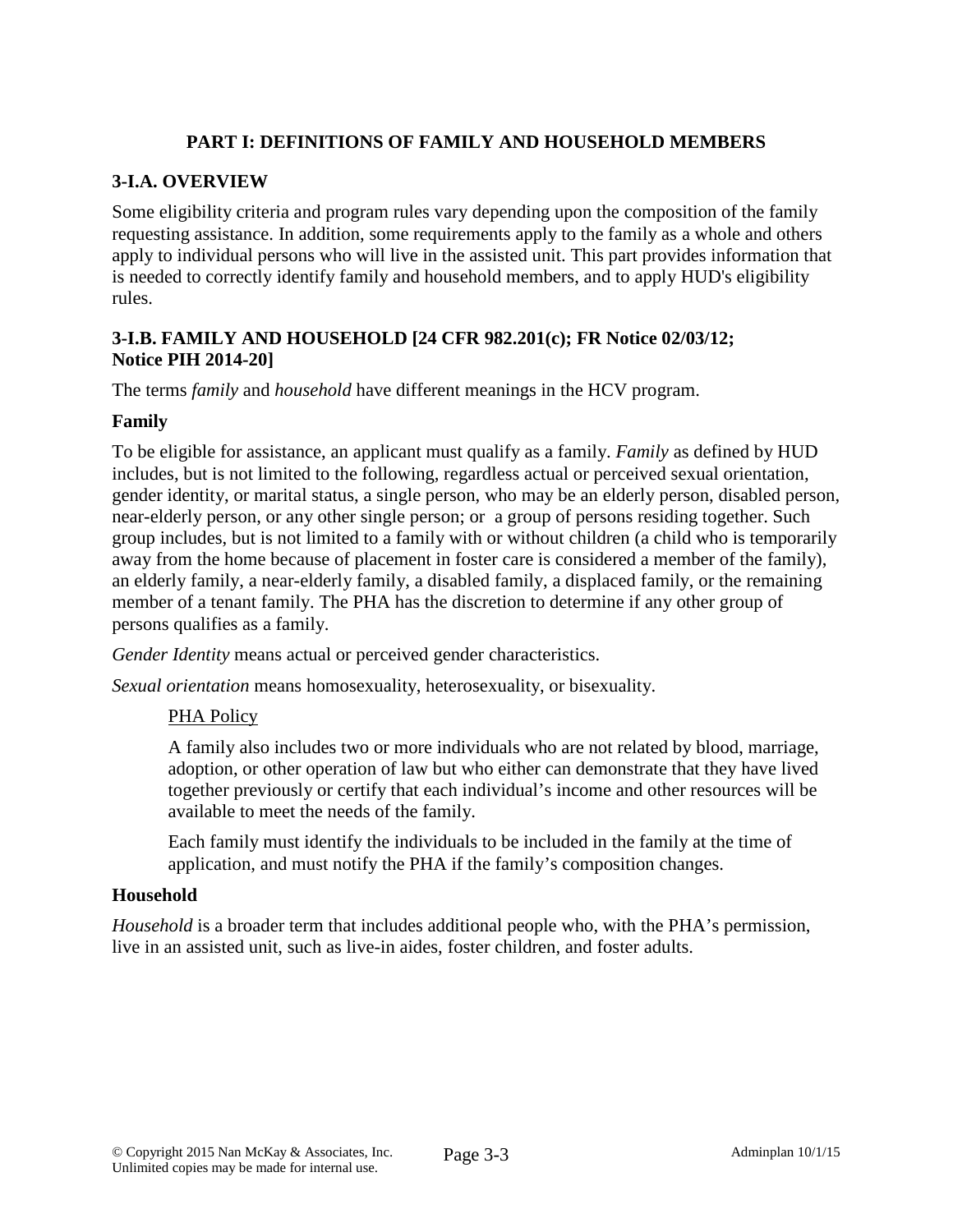# **3-I.C. FAMILY BREAKUP AND REMAINING MEMBER OF TENANT FAMILY**

# **Family Breakup [24 CFR 982.315]**

Except under the following conditions, the PHA has discretion to determine which members of an assisted family continue to receive assistance if the family breaks up:

- If the family breakup results from an occurrence of domestic violence, dating violence, sexual assault, or stalking, the PHA must ensure that the victim retains assistance. (For documentation requirements and policies related to domestic violence, dating violence, sexual assault, and stalking, see section 16-IX.D of this plan.)
- If a court determines the disposition of property between members of the assisted family, the PHA is bound by the court's determination of which family members continue to receive assistance.

### PHA Policy

When a family on the waiting list breaks up into two otherwise eligible families, only one of the new families may retain the original application date. Other former family members may make a new application with a new application date if the waiting list is open.

If a family breaks up into two otherwise eligible families while receiving assistance, only one of the new families will continue to be assisted.

In the absence of a judicial decision or an agreement among the original family members, the PHA will determine which family will retain their placement on the waiting list or continue to receive assistance. In making its determination, the PHA will take into consideration the following factors: (1) the interest of any minor children, including custody arrangements; (2) the interest of any ill, elderly, or disabled family members; (3) the interest of any family member who is the victim of domestic violence, dating violence, sexual assault, or stalking, including a family member who was forced to leave an assisted unit as a result of such actual or threatened abuse; (4) any possible risks to family members as a result of criminal activity; and (5) the recommendations of social service professionals

### **Remaining Member of a Tenant Family [24 CFR 5.403]**

The HUD definition of family includes the *remaining member of a tenant family,* which is a member of an assisted family who remains in the unit when other members of the family have left the unit. Household members such as live-in aides, foster children, and foster adults do not qualify as remaining members of a family.

If dependents are the only "remaining members of a tenant family" and there is no family member able to assume the responsibilities of the head of household, see Chapter 6, Section 6- I.B, for the policy on "Caretakers for a Child."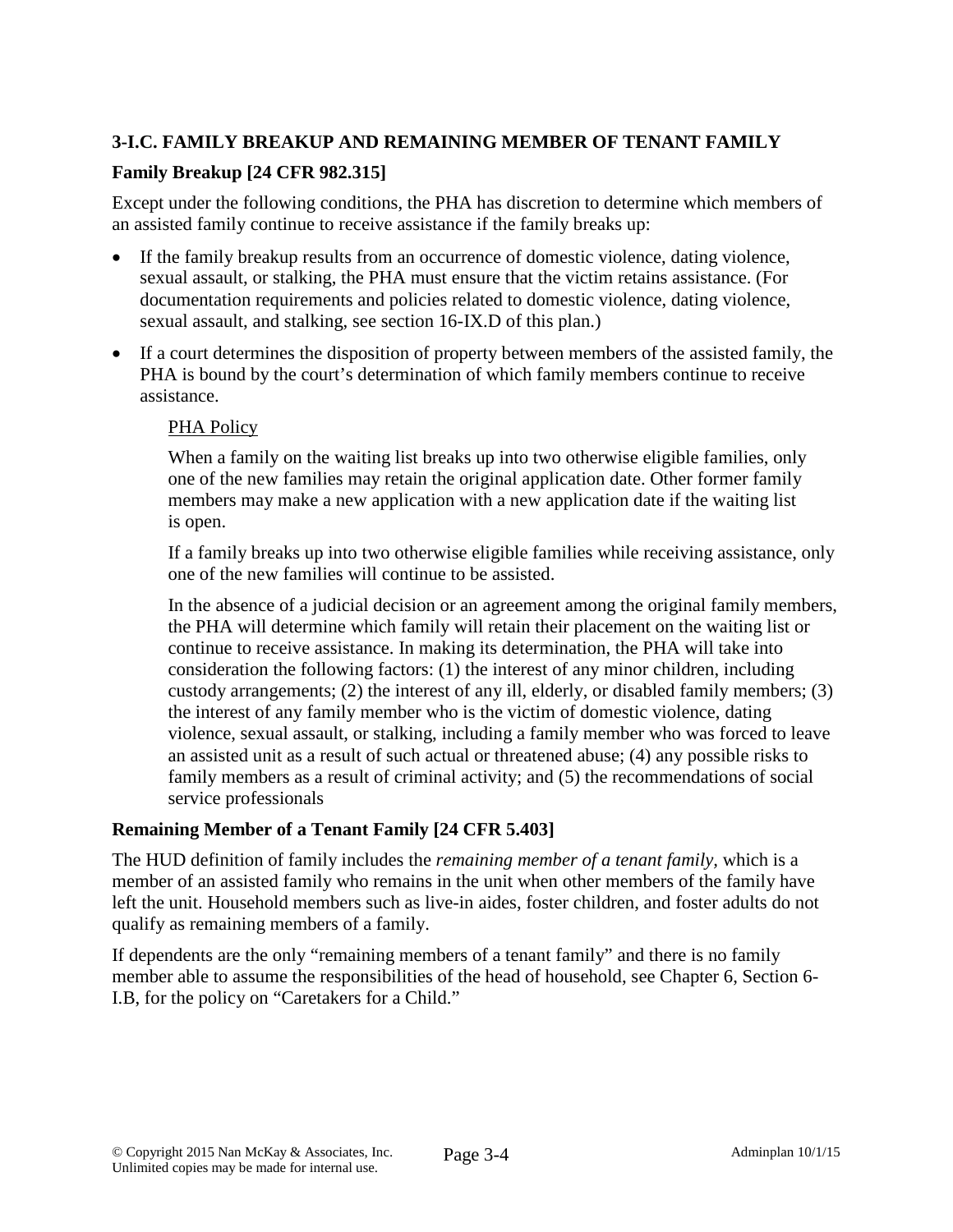# **3-I.D. HEAD OF HOUSEHOLD [24 CFR 5.504(b)]**

*Head of household* means the adult member of the family who is considered the head for purposes of determining income eligibility and rent. The head of household is responsible for ensuring that the family fulfills all of its responsibilities under the program, alone or in conjunction with a cohead or spouse.

### PHA Policy

The family may designate any qualified family member as the head of household.

The head of household must have the legal capacity to enter into a lease under state and local law. A minor who is emancipated under state law may be designated as head of household.

### **3-I.E. SPOUSE, COHEAD, AND OTHER ADULT**

A family may have a spouse or cohead, but not both [HUD-50058 IB, p. 13].

*Spouse* means the marriage partner of the head of household.

#### PHA Policy

A *marriage partner* includes the partner in a "common law" marriage as defined in state law. The term "spouse" does not apply to friends, roommates, or significant others who are not marriage partners. A minor who is emancipated under state law may be designated as a spouse.

A *cohead* is an individual in the household who is equally responsible with the head of household for ensuring that the family fulfills all of its responsibilities under the program, but who is not a spouse. A family can have only one cohead.

#### PHA Policy

Minors who are emancipated under state law may be designated as a cohead.

*Other adult* means a family member, other than the head, spouse, or cohead, who is 18 years of age or older. Foster adults and live-in aides are not considered other adults.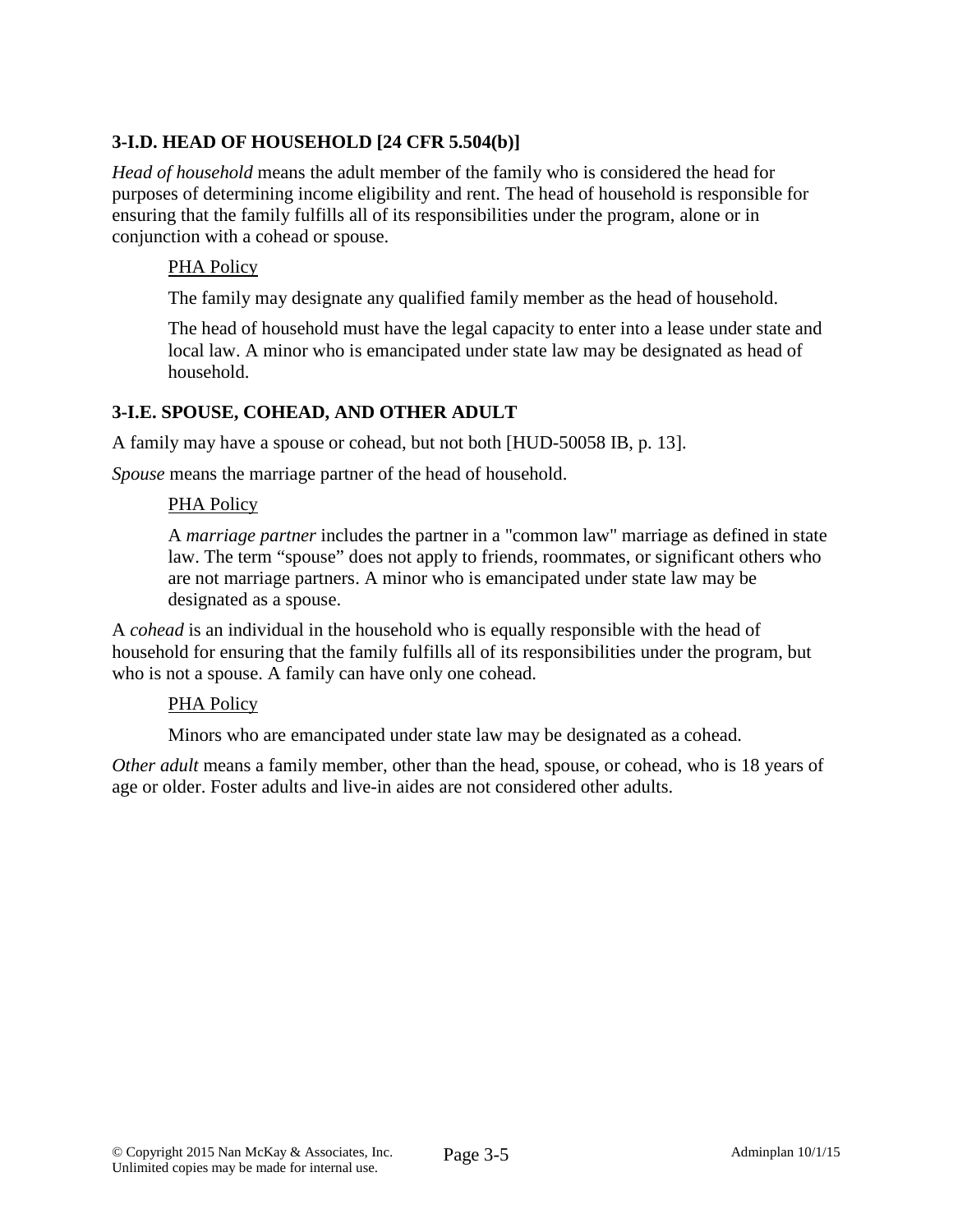# **3-I.F. DEPENDENT [24 CFR 5.603]**

A *dependent* is a family member who is under 18 years of age or a person of any age who is a person with a disability or a full-time student, except that the following persons can never be dependents: the head of household, spouse, cohead, foster children/adults and live-in aides*.* Identifying each dependent in the family is important because each dependent qualifies the family for a dependent allowance as described in Chapter 6.

### **Joint Custody of Dependents**

### PHA Policy

Dependents that are subject to a joint custody arrangement will be considered a member of the family, if they live with the applicant or participant family 50 percent or more of the time.

When more than one applicant or participant family is claiming the same dependents as family members, the family with primary custody at the time of the initial examination or reexamination will be able to claim the dependents. If there is a dispute about which family should claim them, the PHA will make the determination based on available documents such as court orders, or an IRS return showing which family has claimed the child for income tax purposes.

# **3-I.G. FULL-TIME STUDENT [24 CFR 5.603; HCV GB, p. 5-29]**

A *full-time student* (FTS) is a person who is attending school or vocational training on a full-time basis. The time commitment or subject load that is needed to be full-time is defined by the educational institution.

Identifying each FTS is important because: (1) each family member that is an FTS, other than the head, spouse, or cohead, qualifies the family for a dependent allowance, and (2) the earned income of such an FTS is treated differently from the income of other family members.

# **3-I.H. ELDERLY AND NEAR-ELDERLY PERSONS, AND ELDERLY FAMILY [24 CFR 5.100 and 5.403, FR Notice 02/03/12]**

### **Elderly Persons**

An *elderly person* is a person who is at least 62 years of age.

#### **Near-Elderly Persons**

A *near-elderly person* is a person who is 50-61 years of age.

### **Elderly Family**

An *elderly family* is one in which the head, spouse, cohead, or sole member is an elderly person. Identifying elderly families is important because elderly families qualify for the elderly family allowance as described in Chapter 6.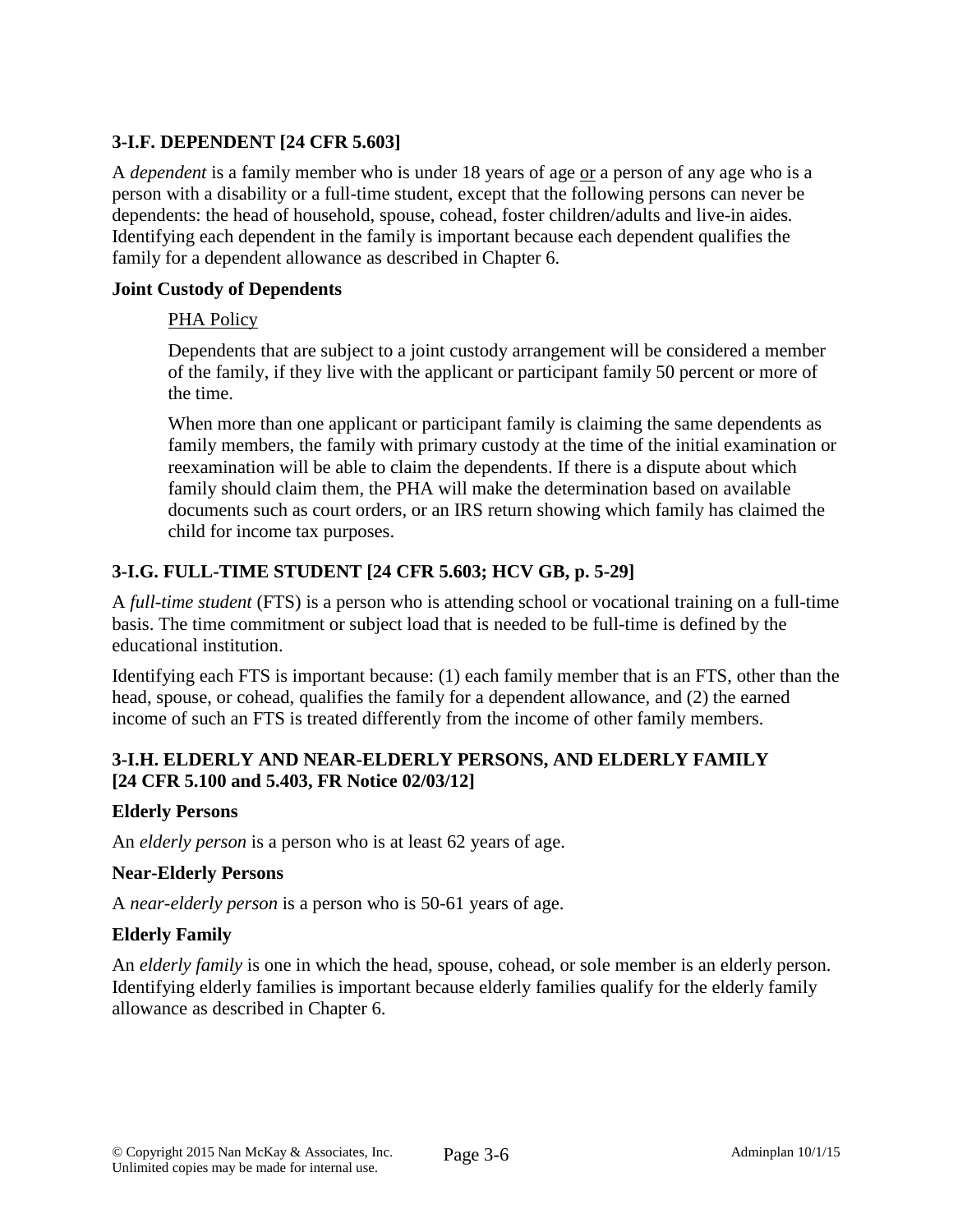# **3-I.I. PERSONS WITH DISABILITIES AND DISABLED FAMILY [24 CFR 5.403, FR Notice 02/03/12]**

### **Persons with Disabilities**

Under the HCV program, special rules apply to persons with disabilities and to any family whose head, spouse, or cohead is a person with disabilities. The technical definitions of individual with handicaps and persons with disabilities are provided in Exhibit 3-1 at the end of this chapter. These definitions are used for a number of purposes including ensuring that persons with disabilities are not discriminated against based upon disability.

As discussed in Chapter 2, the PHA must make all aspects of the HCV program accessible to persons with disabilities and consider reasonable accommodations requested based upon a person's disability.

### **Disabled Family**

A *disabled family* is one in which the head, spouse, or cohead is a person with disabilities. Identifying disabled families is important because these families qualify for the disabled family allowance as described in Chapter 6.

Even though persons with drug or alcohol dependencies are considered persons with disabilities, this does not prevent the PHA from denying assistance for reasons related to alcohol and drug abuse in accordance with the policies found in Part III of this chapter, or from terminating assistance in accordance with the policies in Chapter 12.

### **3-I.J. GUESTS [24 CFR 5.100]**

A *guest* is a person temporarily staying in the unit with the consent of a member of the household who has expressed or implied authority to so consent.

### PHA Policy

A guest can remain in the assisted unit no longer than 30 consecutive days or a total of 90 cumulative calendar days during any 12-month period.

Children who are subject to a joint custody arrangement or for whom a family has visitation privileges, that are not included as a family member because they live outside of the assisted household more than 50 percent of the time, are not subject to the time limitations of guests as described above.

A family may request an exception to this policy for valid reasons (e.g., care of a relative recovering from a medical procedure is expected to last 40 consecutive days). An exception will not be made unless the family can identify and provide documentation of the residence to which the guest will return.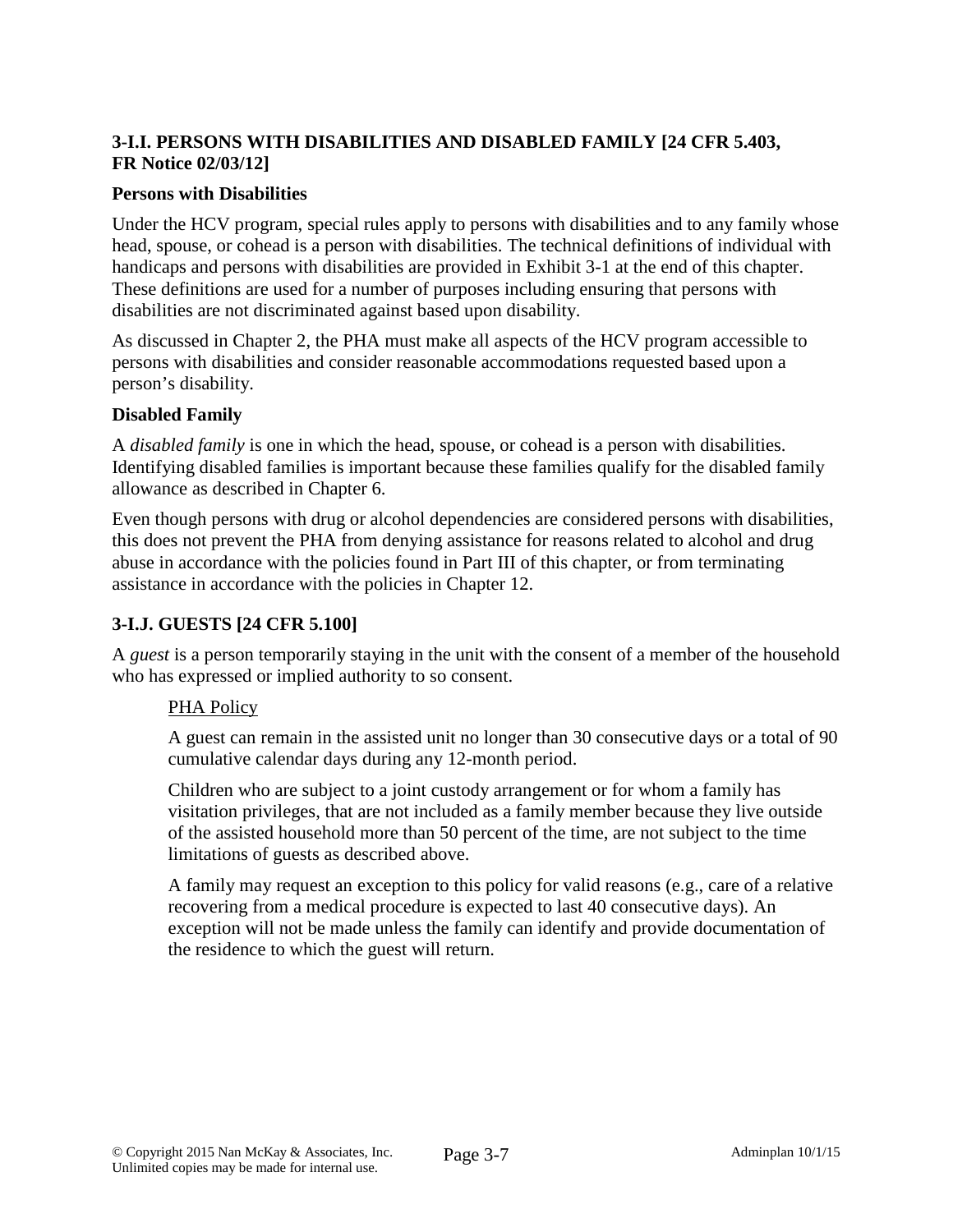# **3-I.K. FOSTER CHILDREN AND FOSTER ADULTS**

*Foster adults* are usually persons with disabilities, unrelated to the tenant family, who are unable to live alone [24 CFR 5.609].

The term *foster child* is not specifically defined by the regulations.

Foster children and foster adults who are living with an applicant or who have been approved by the PHA to live with a participant family are considered household members but not family members. The income of foster children/adults is not counted in family annual income, and foster children/adults do not qualify for a dependent deduction [24 CFR 5.603; HUD-50058 IB, p. 13].

### PHA Policy

A *foster child* is a child that is in the legal guardianship or custody of a state, county, or private adoption or foster care agency, yet is cared for by foster parents in their own homes, under some kind of short-term or long-term foster care arrangement with the custodial agency.

A foster child or foster adult may be allowed to reside in the unit if their presence would not result in a violation of HQS space standards according to 24 CFR 982.401.

Children that are temporarily absent from the home as a result of placement in foster care are discussed in Section 3-I.L.

### **3-I.L. ABSENT FAMILY MEMBERS**

Individuals may be absent from the family, either temporarily or permanently, for a variety of reasons including educational activities, placement in foster care, employment, illness, incarceration, and court order.

#### **Definitions of Temporarily and Permanently Absent**

#### PHA Policy

Generally an individual who is or is expected to be absent from the assisted unit for 180 consecutive days or less is considered temporarily absent and continues to be considered a family member. Generally an individual who is or is expected to be absent from the assisted unit for more than 180 consecutive days is considered permanently absent and no longer a family member. Exceptions to this general policy are discussed below.

#### **Absent Students**

#### PHA Policy

When someone who has been considered a family member attends school away from home, the person will continue to be considered a family member unless information becomes available to the PHA indicating that the student has established a separate household or the family declares that the student has established a separate household.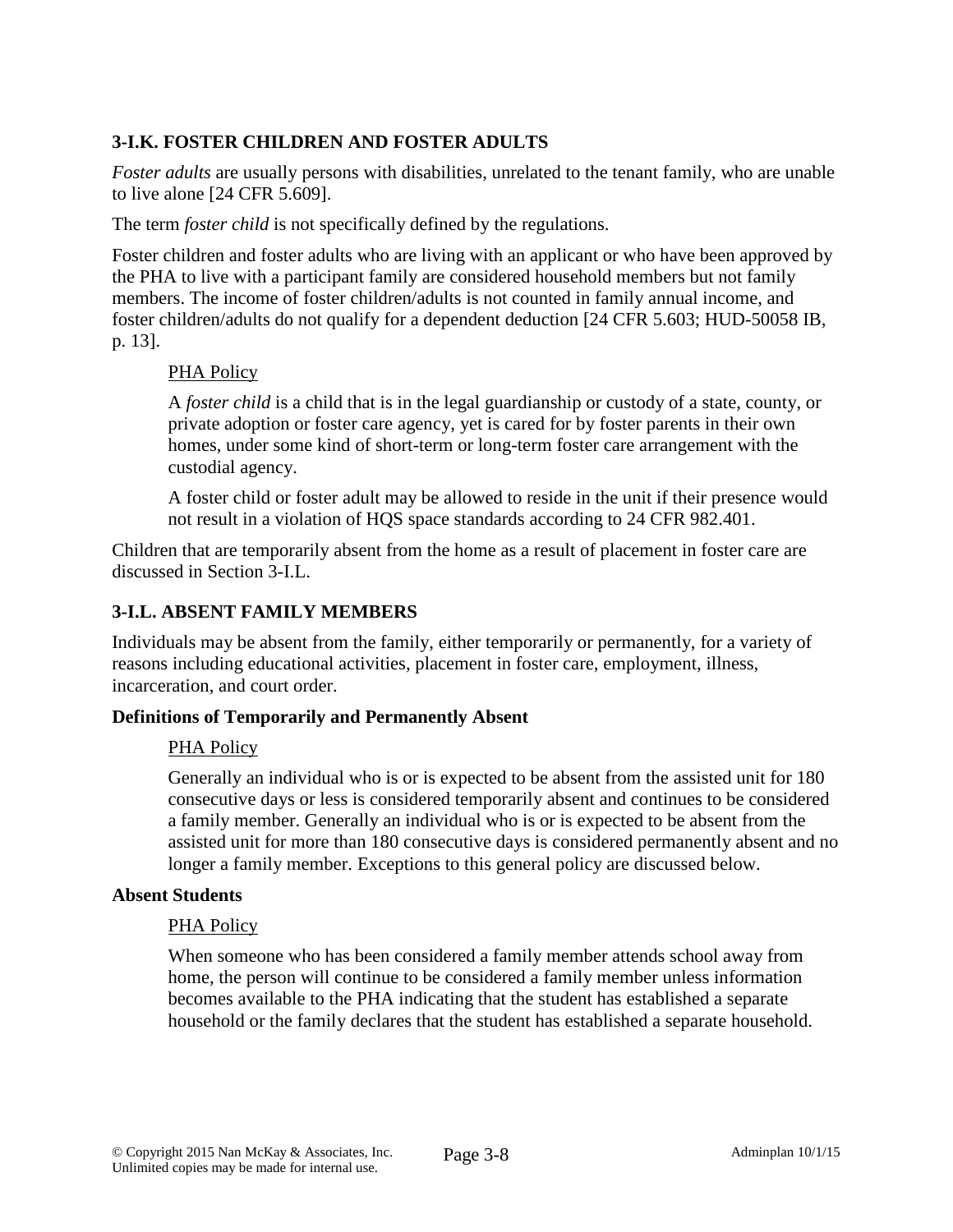## **Absences Due to Placement in Foster Care [24 CFR 5.403]**

Children temporarily absent from the home as a result of placement in foster care are considered members of the family.

## PHA Policy

If a child has been placed in foster care, the PHA will verify with the appropriate agency whether and when the child is expected to be returned to the home. Unless the agency confirms that the child has been permanently removed from the home, the child will be counted as a family member.

### **Absent Head, Spouse, or Cohead**

### PHA Policy

An employed head, spouse, or cohead absent from the unit more than 180 consecutive days due to employment will continue to be considered a family member.

### **Family Members Permanently Confined for Medical Reasons [HCV GB, p. 5-22]**

If a family member is confined to a nursing home or hospital on a permanent basis, that person is no longer considered a family member and the income of that person is not counted [HCV GB, p. 5-22].

### PHA Policy

The PHA will request verification of the family member's permanent absence from a responsible medical professional. If the responsible medical professional cannot provide a determination, the person will be considered temporarily absent. If the family certifies that the family member is confined on a permanent basis, they may present, and the PHA will consider, any additional documentation or evidence.

### **Return of Permanently Absent Family Members**

### PHA Policy

The family must request PHA approval for the return of any adult family members that the PHA previously determined to be permanently absent. The individual is subject to the eligibility and screening requirements discussed elsewhere in this chapter.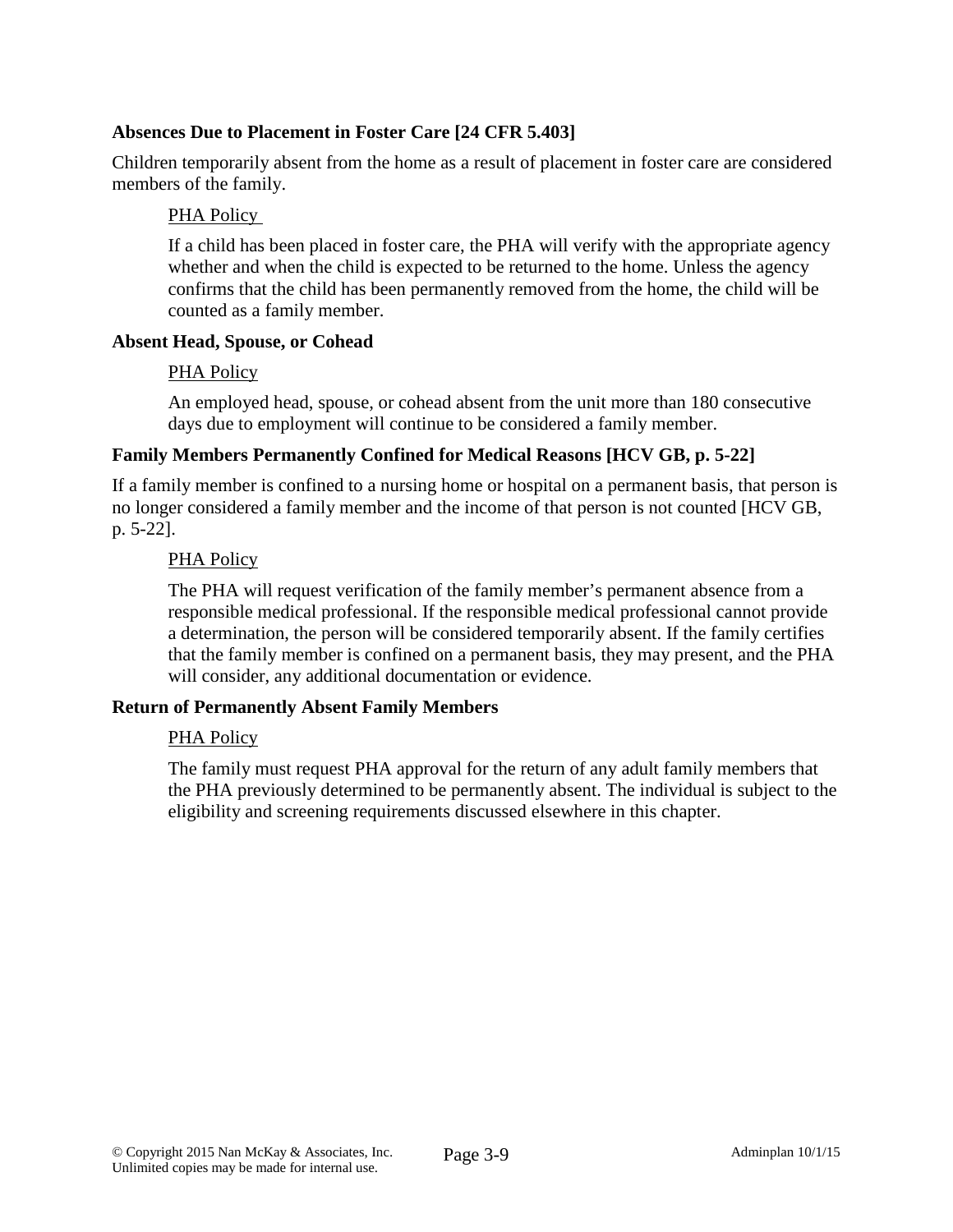# **3-I.M. LIVE-IN AIDE**

A *live-in aide* is a person who resides with one or more elderly persons, or near-elderly persons, or persons with disabilities, and who: (1) is determined to be essential to the care and well-being of the persons, (2) is not obligated for the support of the persons, and (3) would not be living in the unit except to provide the necessary supportive services [24 CFR 5.403].

The PHA must approve a live-in aide if needed as a reasonable accommodation in accordance with 24 CFR 8, to make the program accessible to and usable by the family member with disabilities.

The income of a live-in aide is not counted in the calculation of annual income for the family [24 CFR 5.609(b)]. Relatives may be approved as live-in aides if they meet all of the criteria defining a live-in aide. Because live-in aides are not *family* members, a relative who serves as a live-in aide would not be considered a remaining member of a tenant family.

### PHA Policy

A family's request for a live-in aide must be made in writing. Written verification will be required from a reliable, knowledgeable professional, such as a doctor, social worker, or case worker, that the live-in aide is essential for the care and well-being of the elderly, near-elderly, or disabled family member. For continued approval, the family must submit a new, written request-subject to PHA verification-at each annual reexamination.

In addition, the family and live-in aide will be required to submit a certification stating that the live-in aide is (1) not obligated for the support of the person(s) needing the care, and (2) would not be living in the unit except to provide the necessary supportive services.

The PHA will not approve a particular person as a live-in aide, and may withdraw such approval if [24 CFR 982.316(b)]:

The person commits fraud, bribery or any other corrupt or criminal act in connection with any federal housing program;

The person commits drug-related criminal activity or violent criminal activity; or

The person currently owes rent or other amounts to the PHA or to another PHA in connection with Section 8 or public housing assistance under the 1937 Act.

The PHA will notify the family of its decision in writing within 10 business days of receiving a request for a live-in aide, including all required documentation related to the request.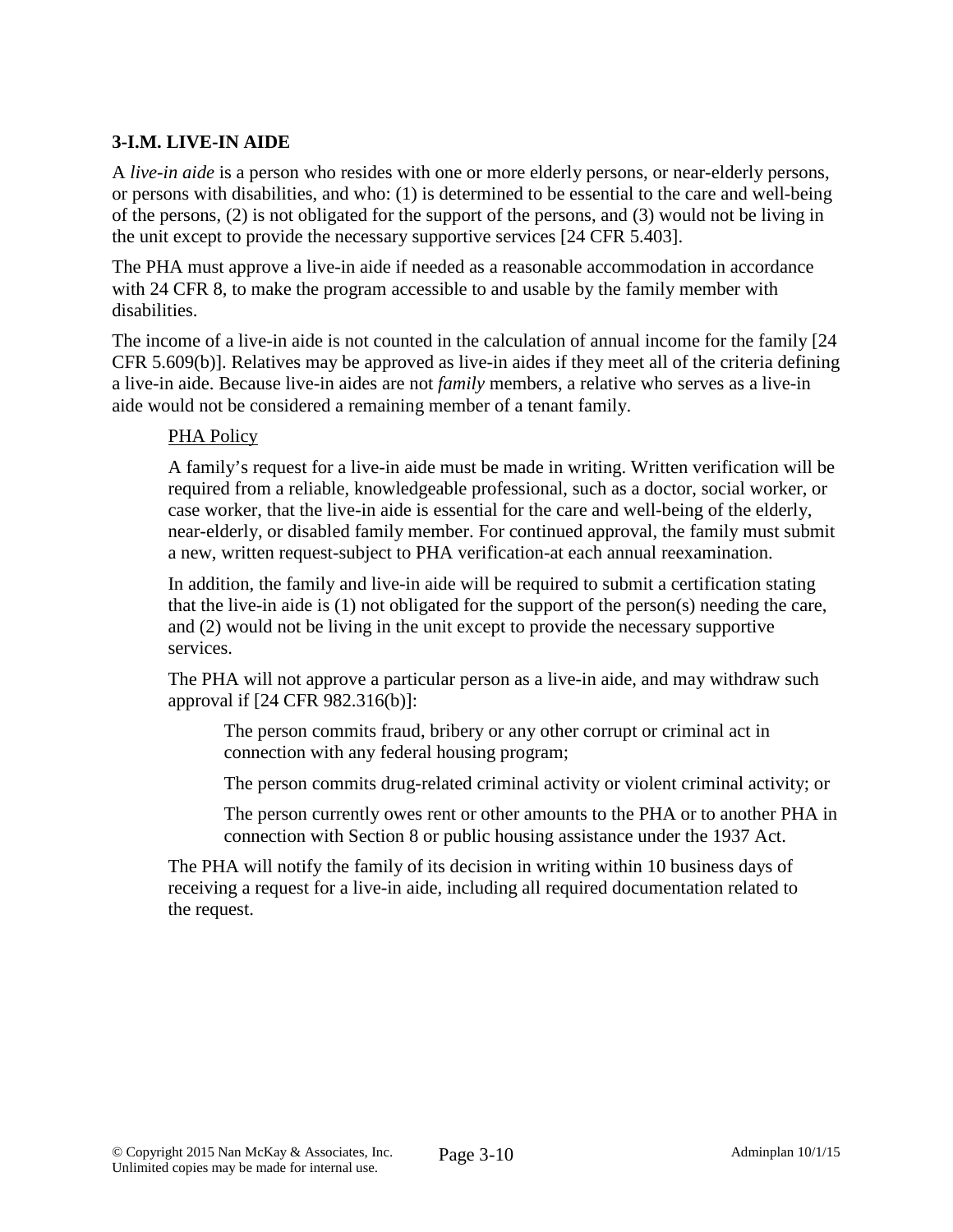# **PART II: BASIC ELIGIBILITY CRITERIA**

# **3-II.A. INCOME ELIGIBILITY AND TARGETING**

### **Income Limits**

HUD establishes income limits for all areas of the country and publishes them annually in the *Federal Register*. They are based upon estimates of median family income with adjustments for family size. The income limits are used to determine eligibility for the program and for income targeting purposes as discussed in this section.

### **Definitions of the Income Limits [24 CFR 5.603(b)]**

*Low-income family.* A family whose annual income does not exceed 80 percent of the median income for the area, adjusted for family size.

*Very low-income family.* A family whose annual income does not exceed 50 percent of the median income for the area, adjusted for family size.

*Extremely low-income family.* A family whose annual income does not exceed the federal poverty level or 30 percent of the median income for the area, whichever number is higher.

Area median income is determined by HUD, with adjustments for smaller and larger families. HUD may establish income ceilings higher or lower than 30, 50, or 80 percent of the median income for an area if HUD finds that such variations are necessary because of unusually high or low family incomes.

### **Using Income Limits for Eligibility [24 CFR 982.201]**

Income limits are used for eligibility only at admission. Income eligibility is determined by comparing the annual income of an applicant to the applicable income limit for their family size. In order to be income eligible, an applicant family must be one of the following:

- A *very low-income* family
- A *low-income* family that has been "continuously assisted" under the 1937 Housing Act. A family is considered to be continuously assisted if the family is already receiving assistance under any 1937 Housing Act program at the time the family is admitted to the HCV program [24 CFR 982.4]

### PHA Policy

The PHA will consider a family to be continuously assisted if the family was leasing a unit under any 1937 Housing Act program at the time they were issued a voucher by the PHA.

- A low-income family that qualifies for voucher assistance as a non-purchasing household living in HOPE 1 (public housing homeownership), HOPE 2 (multifamily housing homeownership) developments, or other HUD-assisted multifamily homeownership programs covered by 24 CFR 248.173
- A low-income or moderate-income family that is displaced as a result of the prepayment of a mortgage or voluntary termination of a mortgage insurance contract on eligible low-income housing as defined in 24 CFR 248.101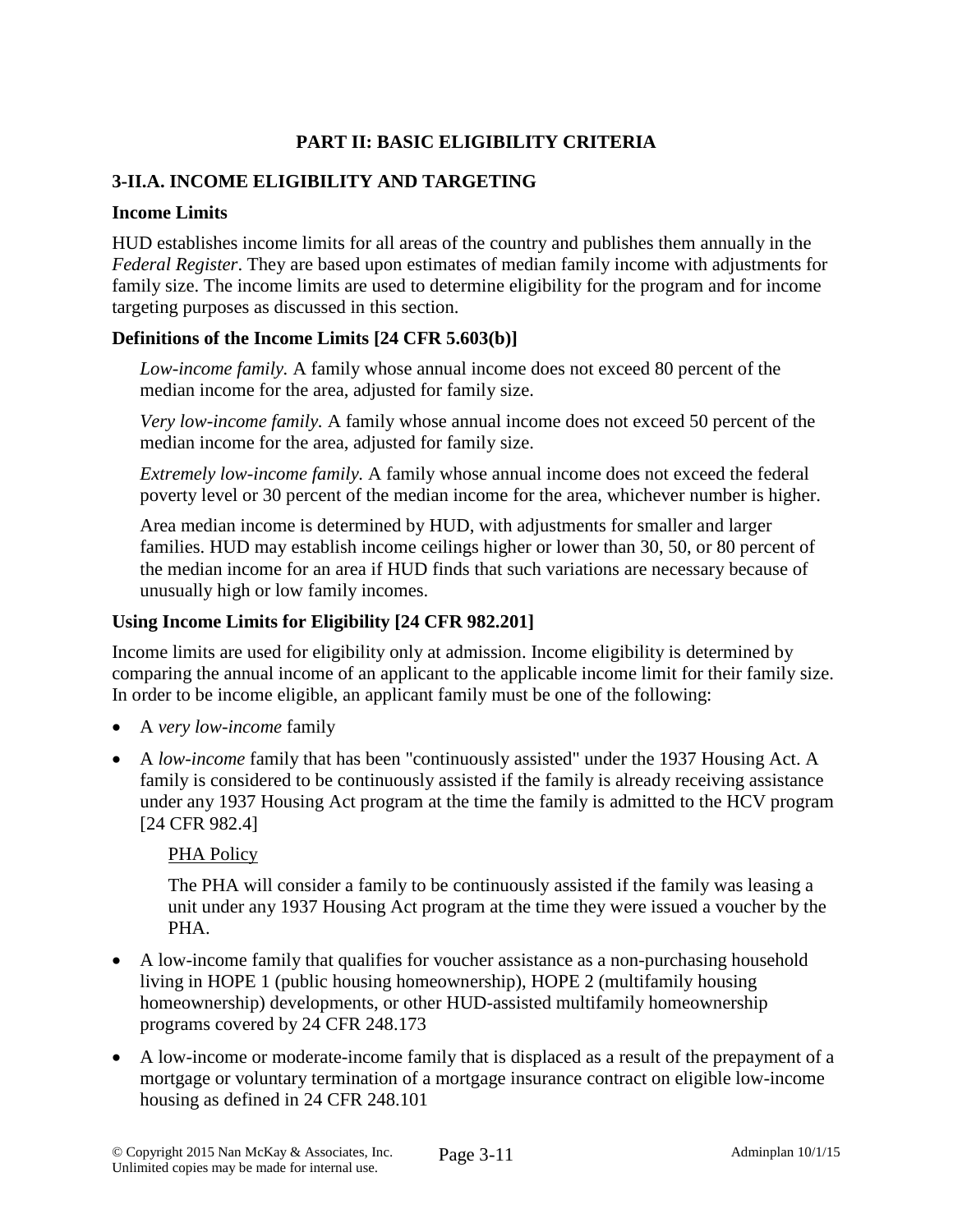HUD permits the PHA to establish additional categories of low-income families that may be determined eligible. The additional categories must be consistent with the PHA plan and the consolidated plans for local governments within the PHA's jurisdiction.

### PHA Policy

The PHA has not established any additional categories of eligible low-income families.

### **Using Income Limits for Targeting [24 CFR 982.201]**

At least 75 percent of the families admitted to the PHA's program during a PHA fiscal year must be extremely low-income families. HUD may approve exceptions to this requirement if the PHA demonstrates that it has made all required efforts, but has been unable to attract an adequate number of qualified extremely low-income families.

Families continuously assisted under the 1937 Housing Act and families living in eligible lowincome housing that are displaced as a result of prepayment of a mortgage or voluntary termination of a mortgage insurance contract are not counted for income targeting purposes.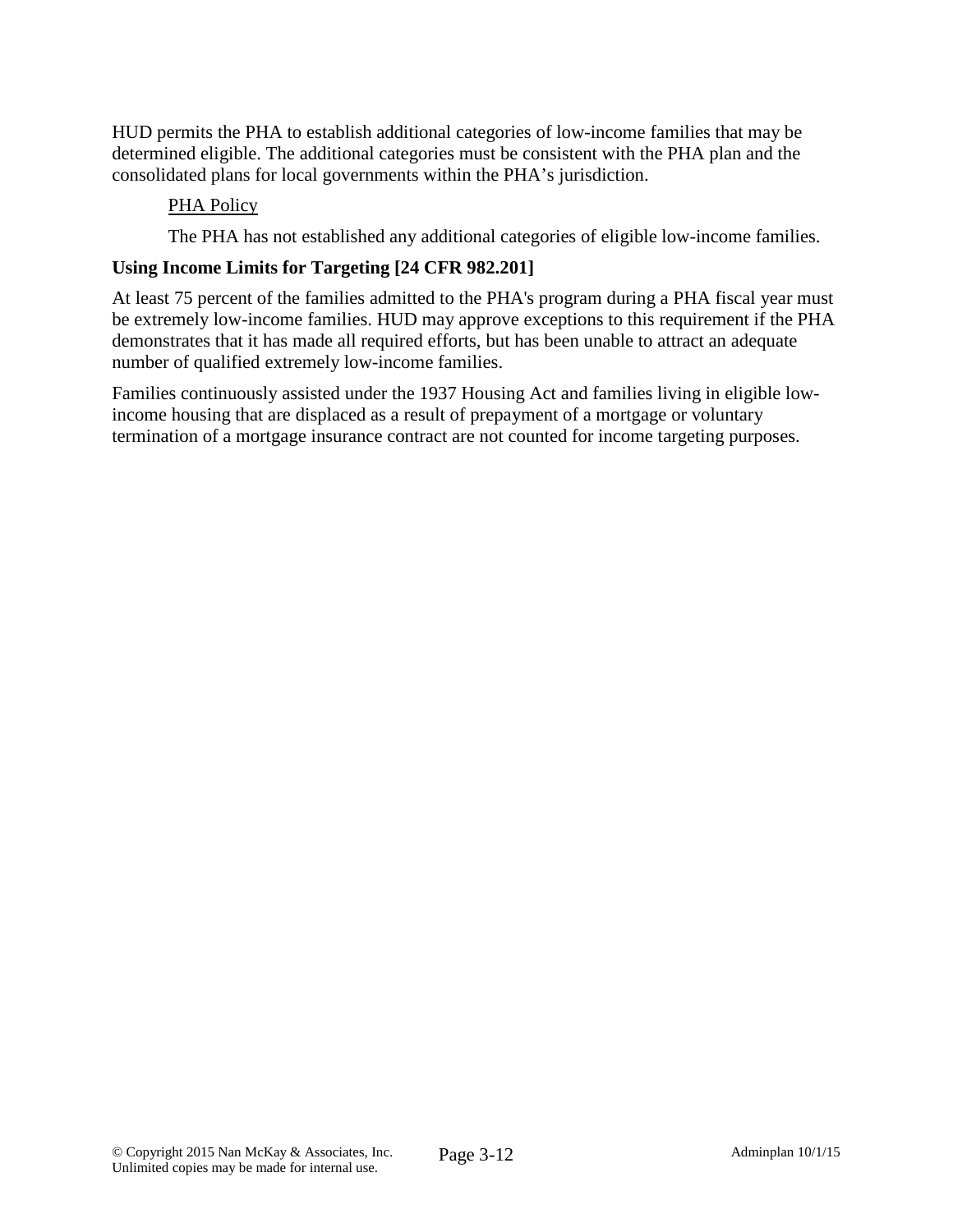# **3-II.B. CITIZENSHIP OR ELIGIBLE IMMIGRATION STATUS [24 CFR 5, Subpart E]**

Housing assistance is available only to individuals who are U.S. citizens, U.S. nationals (herein referred to as citizens and nationals), or noncitizens that have eligible immigration status. At least one family member must be a citizen, national, or noncitizen with eligible immigration status in order for the family to qualify for any level of assistance.

All applicant families must be notified of the requirement to submit evidence of their citizenship status when they apply. Where feasible, and in accordance with the PHA's Limited English Proficiency Plan, the notice must be in a language that is understood by the individual if the individual is not proficient in English.

# **Declaration [24 CFR 5.508]**

HUD requires each family member to declare whether the individual is a citizen, a national, or an eligible noncitizen, except those members who elect not to contend that they have eligible immigration status. Those who elect not to contend their status are considered to be ineligible noncitizens. For citizens, nationals and eligible noncitizens the declaration must be signed personally by the head, spouse, cohead, and any other family member 18 or older, and by a parent or guardian for minors. The family must identify in writing any family members who elect not to contend their immigration status (see Ineligible Noncitizens below). No declaration is required for live-in aides, foster children, or foster adults.

### *U.S. Citizens and Nationals*

In general, citizens and nationals are required to submit only a signed declaration as verification of their status. However, HUD regulations permit the PHA to request additional documentation of their status, such as a passport.

### PHA Policy

Family members who declare citizenship or national status will not be required to provide additional documentation unless the PHA receives information indicating that an individual's declaration may not be accurate.

### *Eligible Noncitizens*

In addition to providing a signed declaration, those declaring eligible noncitizen status must sign a verification consent form and cooperate with PHA efforts to verify their immigration status as described in Chapter 7. The documentation required for establishing eligible noncitizen status varies depending upon factors such as the date the person entered the U.S., the conditions under which eligible immigration status has been granted, the person's age, and the date on which the family began receiving HUD-funded assistance.

Lawful residents of the Marshall Islands, the Federated States of Micronesia, and Palau, together known as the Freely Associated States, or FAS, are eligible for housing assistance under section 141 of the Compacts of Free Association between the U.S. Government and the Governments of the FAS [Public Law 106-504].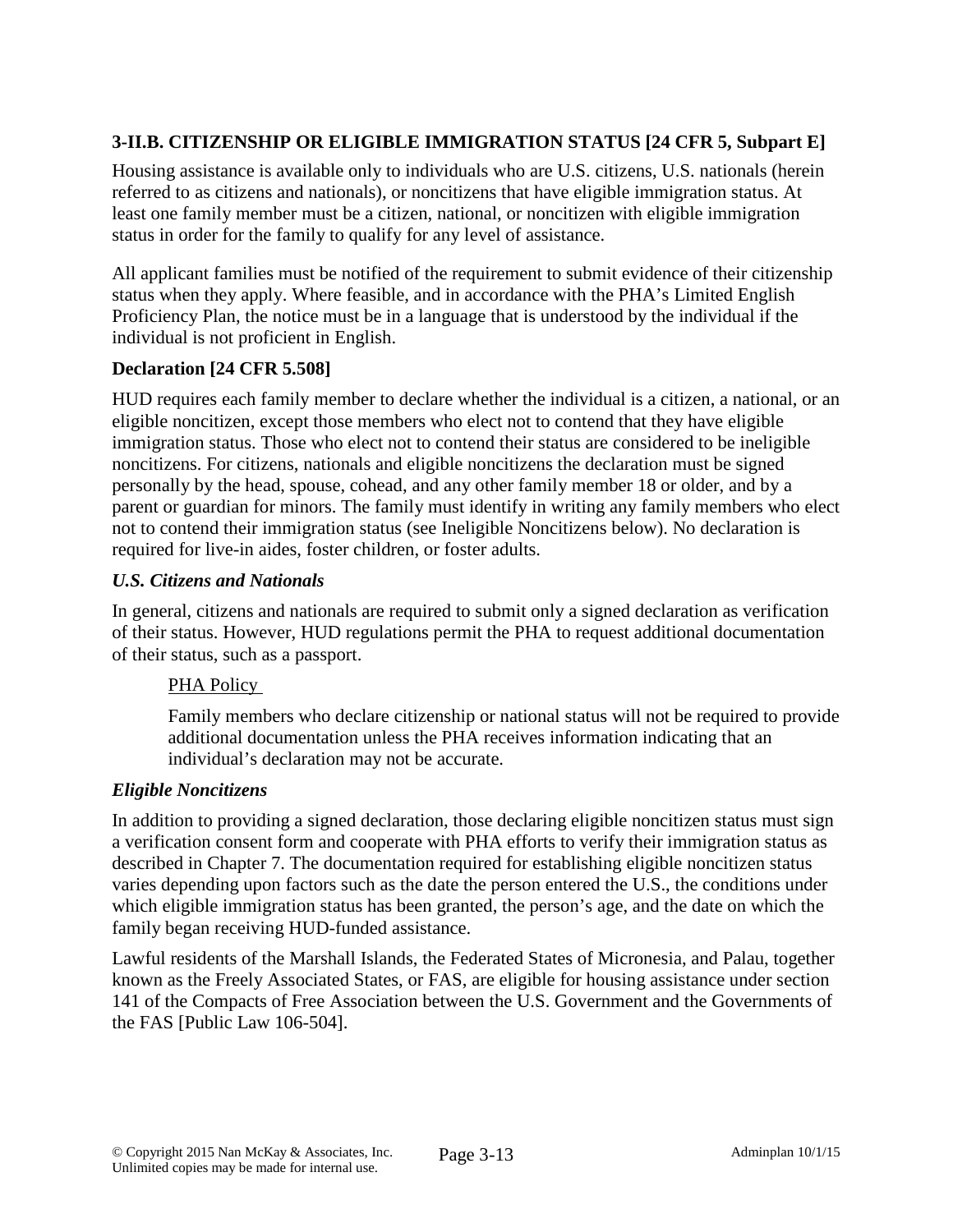## *Ineligible Noncitizens*

Those noncitizens who do not wish to contend their immigration status are required to have their names listed on a noncontending family members listing, signed by the head, spouse, or cohead (regardless of citizenship status), indicating their ineligible immigration status. The PHA is not required to verify a family member's ineligible status and is not required to report an individual's unlawful presence in the U.S. to the United States Citizenship and Immigration Services (USCIS).

Providing housing assistance to noncitizen students is prohibited [24 CFR 5.522]. This prohibition extends to the noncitizen spouse of a noncitizen student as well as to minor children who accompany or follow to join the noncitizen student. Such prohibition does not extend to the citizen spouse of a noncitizen student or to the children of the citizen spouse and noncitizen student. Such a family is eligible for prorated assistance as a mixed family.

# **Mixed Families**

A family is eligible for assistance as long as at least one member is a citizen, national, or eligible noncitizen. Families that include eligible and ineligible individuals are considered *mixed families*. Such families will be given notice that their assistance will be prorated, and that they may request a hearing if they contest this determination. See Chapter 6 for a discussion of how rents are prorated, and Chapter 16 for a discussion of informal hearing procedures.

# **Ineligible Families [24 CFR 5.514(d), (e), and (f)]**

A PHA may elect to provide assistance to a family before the verification of the eligibility of the individual or one family member [24 CFR 5.512(b)]. Otherwise, no individual or family may be assisted prior to the affirmative establishment by the PHA that the individual or at least one family member is eligible. Verification of eligibility for this purpose occurs when the individual or family members have submitted documentation to the PHA in accordance with program requirements [24 CFR 5.512(a)].

### PHA Policy

The PHA will not provide assistance to a family before the verification of at least one family member.

When a PHA determines that an applicant family does not include any citizens, nationals, or eligible noncitizens, following the verification process, the family will be sent a written notice within 10 business days of the determination.

The notice will explain the reasons for the denial of assistance, that the family may be eligible for proration of assistance, and will advise the family of its right to request an appeal to the United States Citizenship and Immigration Services (USCIS), or to request an informal hearing with the PHA. The informal hearing with the PHA may be requested in lieu of the USCIS appeal, or at the conclusion of the USCIS appeal process. The notice must also inform the applicant family that assistance may not be delayed until the conclusion of the USCIS appeal process, but that it may be delayed pending the completion of the informal hearing process.

Informal hearing procedures are contained in Chapter 16.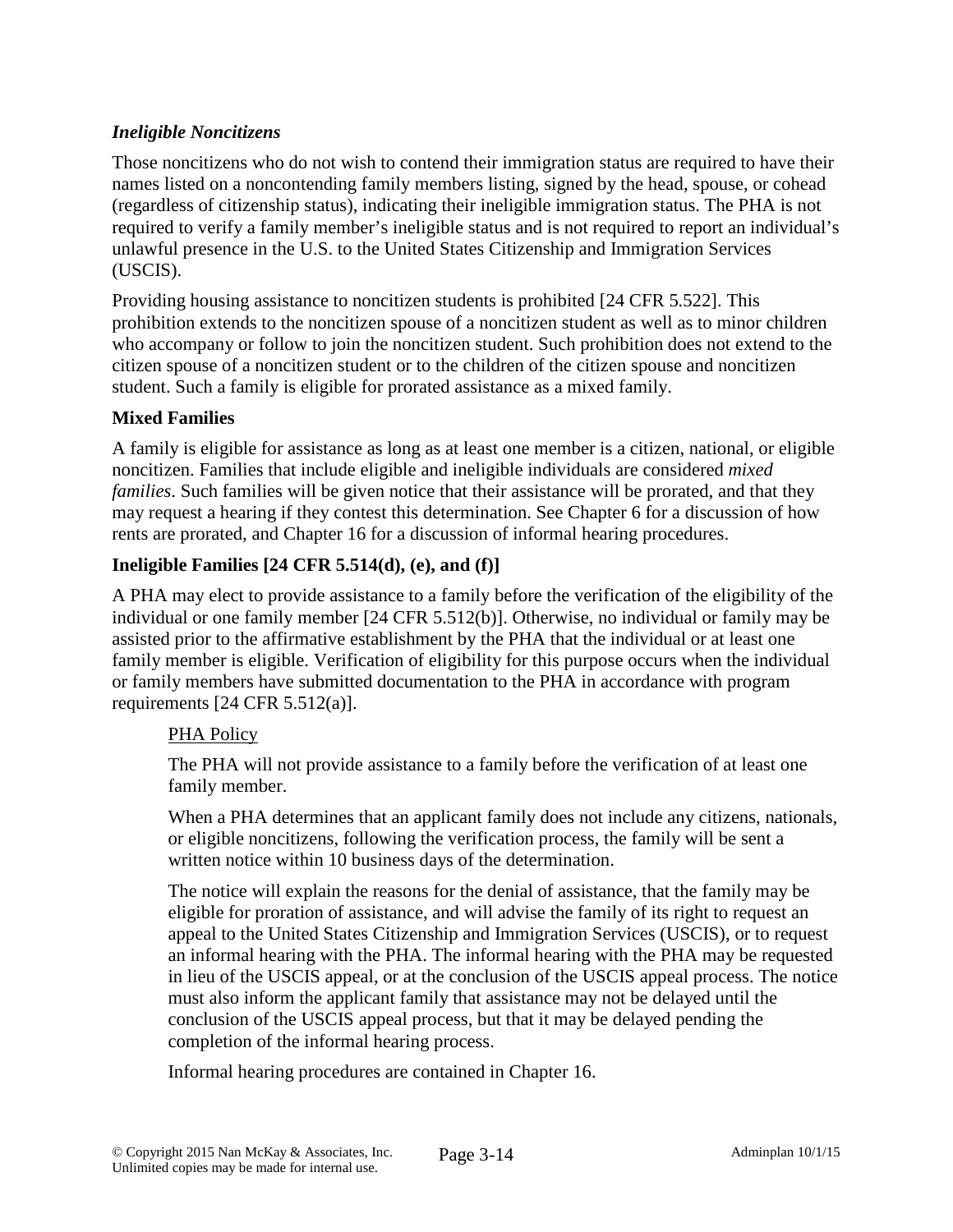# **Timeframe for Determination of Citizenship Status [24 CFR 5.508(g)]**

For new occupants joining the assisted family, the PHA must verify status at the first interim or regular reexamination following the person's occupancy, whichever comes first.

If an individual qualifies for a time extension for the submission of required documents, the PHA must grant such an extension for no more than 30 days [24 CFR 5.508(h)].

Each family member is required to submit evidence of eligible status only one time during continuous occupancy.

# PHA Policy

The PHA will verify the citizenship status of applicants at the time other eligibility factors are determined.

# **3-II.C. SOCIAL SECURITY NUMBERS [24 CFR 5.216 and 5.218, Notice PIH 2012-10]**

The applicant and all members of the applicant's household must disclose the complete and accurate social security number (SSN) assigned to each household member, and the documentation necessary to verify each SSN. A detailed discussion of acceptable documentation is provided in Chapter 7.

*Note:* These requirements do not apply to noncitizens who do not contend eligible immigration status.

In addition, each participant who has not previously disclosed an SSN, has previously disclosed an SSN that HUD or the SSA determined was invalid, or has been issued a new SSN must submit their complete and accurate SSN and the documentation required to verify the SSN at the time of the next interim or annual reexamination or recertification. Participants age 62 or older as of January 31, 2010, whose determination of eligibility was begun before January 31, 2010, are exempt from this requirement and remain exempt even if they move to a new assisted unit.

The PHA must deny assistance to an applicant family if they do not meet the SSN disclosure and documentation requirements contained in 24 CFR 5.216.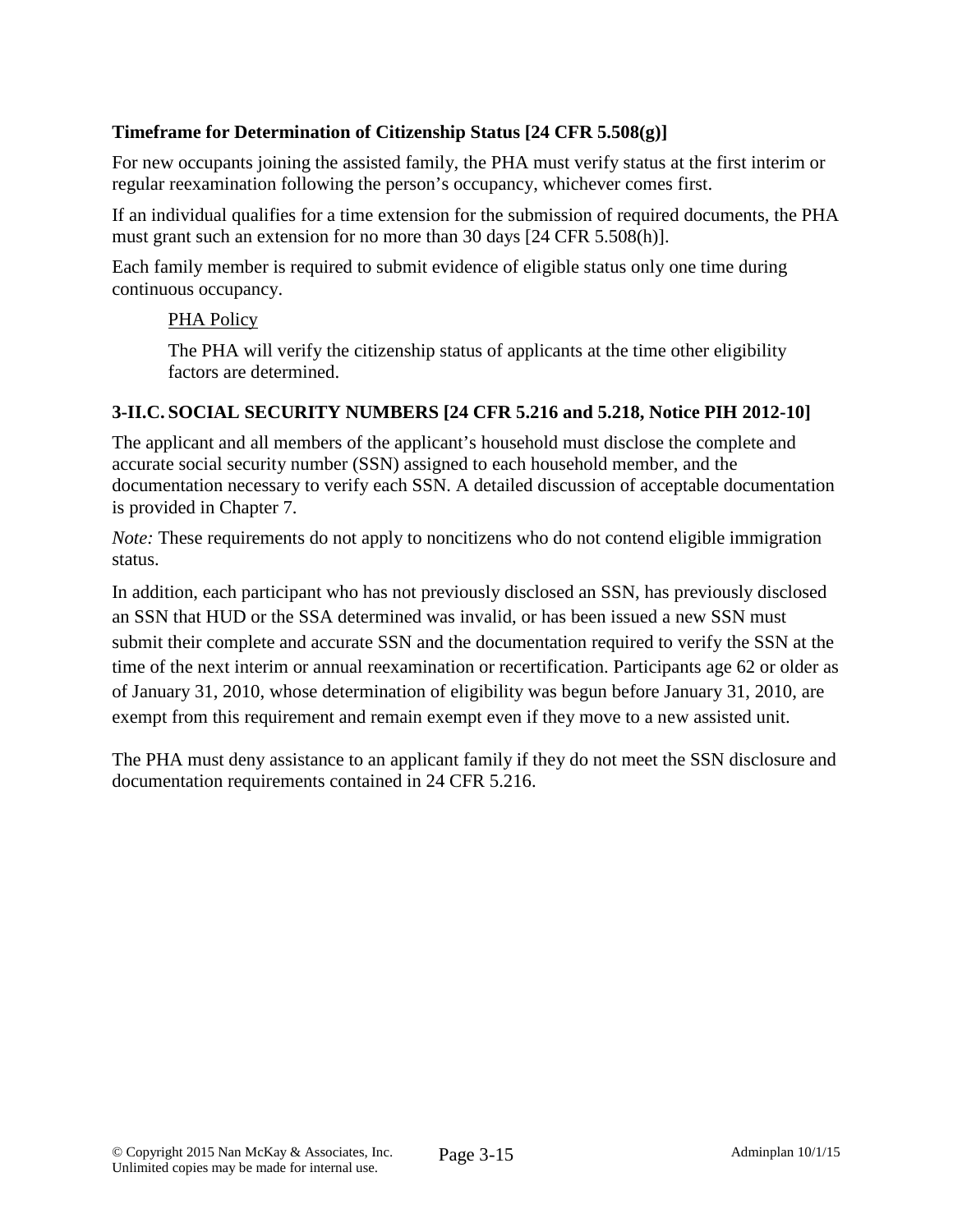# **3-II.D. FAMILY CONSENT TO RELEASE OF INFORMATION [24 CFR 5.230; HCV GB, p. 5-13]**

HUD requires each adult family member, and the head of household, spouse, or cohead, regardless of age, to sign form HUD-9886, Authorization for the Release of Information/Privacy Act Notice, and other consent forms as needed to collect information relevant to the family's eligibility and level of assistance. Chapter 7 provides detailed information concerning the consent forms and verification requirements.

The PHA must deny admission to the program if any member of the applicant family fails to sign and submit the consent forms for obtaining information in accordance with 24 CFR 5, Subparts B and F [24 CFR 982.552(b)(3)].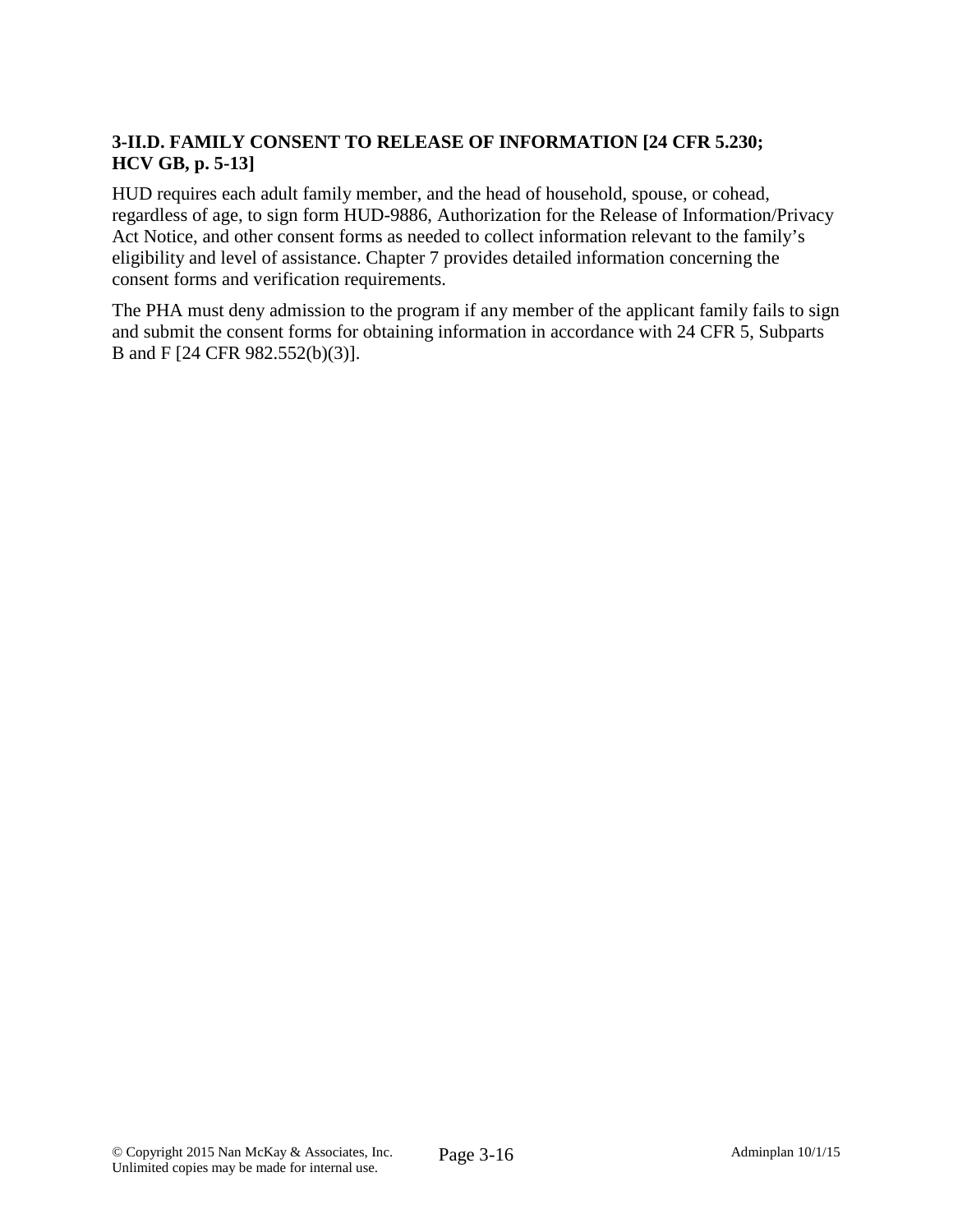## **3-II.E. STUDENTS ENROLLED IN INSTITUTIONS OF HIGHER EDUCATION [24 CFR 5.612, FR Notice 4/10/06]**

Section 327 of Public Law 109-115 and the implementing regulation at 24 CFR 5.612 established new restrictions on the eligibility of certain students (both part- and full-time) who are enrolled in institutions of higher education.

If a student enrolled at an institution of higher education is under the age of 24, is not a veteran, is not married, does not have a dependent child, and is not a person with disabilities receiving HCV assistance as of November 30, 2005, the student's eligibility must be examined along with the income eligibility of the student's parents. In these cases, both the student and the student's parents must be income eligible for the student to receive HCV assistance. If, however, a student in these circumstances is determined independent from his/her parents in accordance with PHA policy, the income of the student's parents will not be considered in determining the student's eligibility.

The new law does not apply to students who reside with parents who are applying to receive HCV assistance. It is limited to students who are seeking assistance on their own, separately from their parents.

### **Definitions**

In determining whether and how the new eligibility restrictions apply to a student, the PHA will rely on the following definitions [FR 4/10/06, p. 18148].

# *Dependent Child*

In the context of the student eligibility restrictions*, dependent child* means a dependent child of a student enrolled in an institution of higher education. The dependent child must also meet the definition of *dependent* in 24 CFR 5.603, which states that the dependent must be a member of the assisted family, other than the head of household or spouse, who is under 18 years of age, or is a person with a disability, or is a full-time student. Foster children and foster adults are not considered dependents.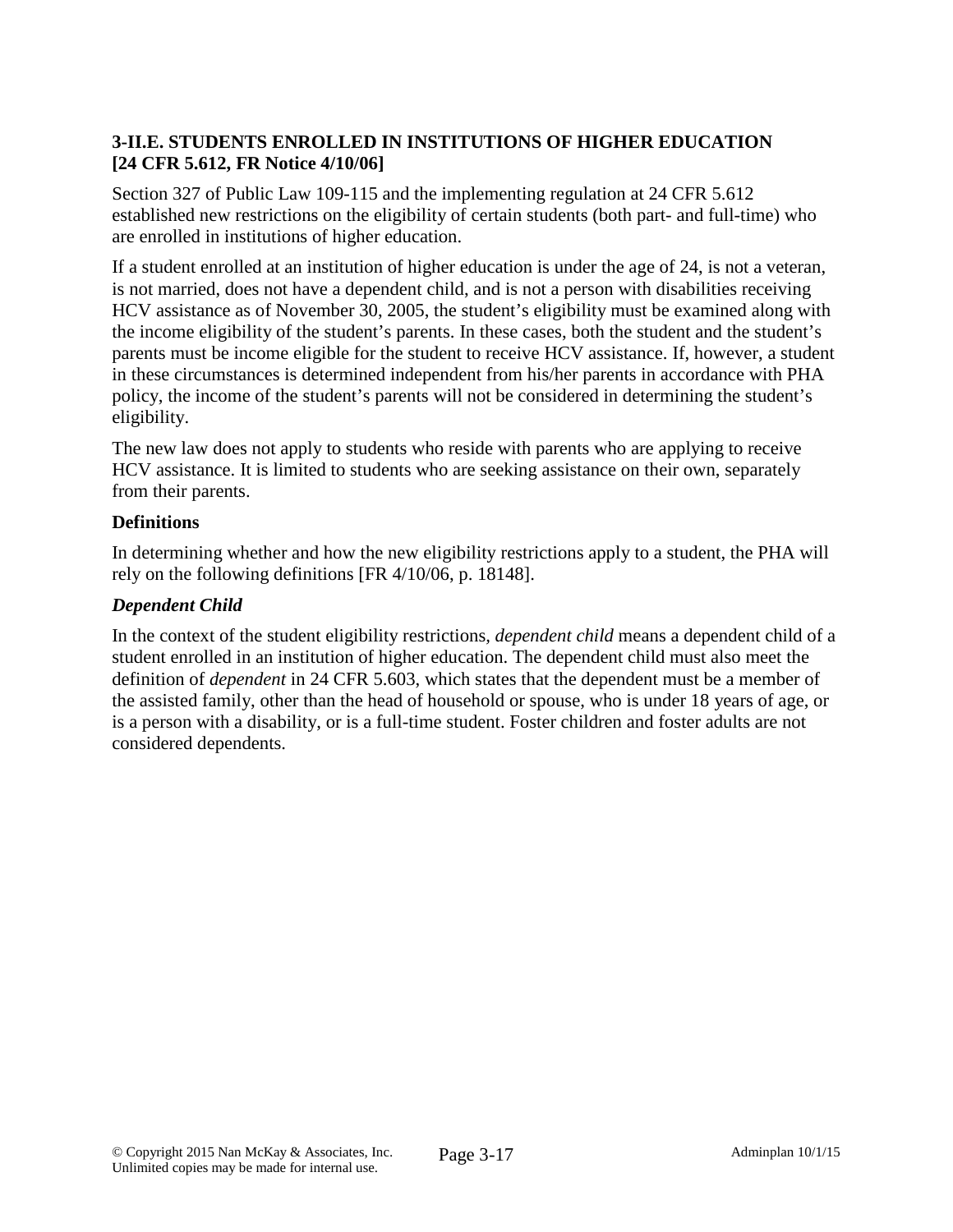### *Independent Student*

#### PHA Policy

The PHA will consider a student "independent" from his or her parents and the parents' income will not be considered when determining the student's eligibility if the following four criteria are all met:

The individual is of legal contract age under state law.

The individual has established a household separate from his/her parents for at least one year prior to application for occupancy or the individual meets the U.S. Department of Education's definition of independent student.

To be considered an *independent student* according to the Department of Education, a student must meet one or more of the following criteria:

> Be at least 24 years old by December 31 of the award year for which aid is sought

Be an orphan or a ward of the court through the age of 18

Be a veteran of the U.S. Armed Forces

Have one or more legal dependents other than a spouse (for example, dependent children or an elderly dependent parent)

Be a graduate or professional student

Be married

The individual was not claimed as a dependent by his/her parents pursuant to IRS regulations, as demonstrated on the parents' most recent tax forms.

The individual provides a certification of the amount of financial assistance that will be provided by his/her parents. This certification must be signed by the individual providing the support and must be submitted even if no assistance is being provided.

The PHA will verify that a student meets the above criteria in accordance with the policies in Section 7-II.E.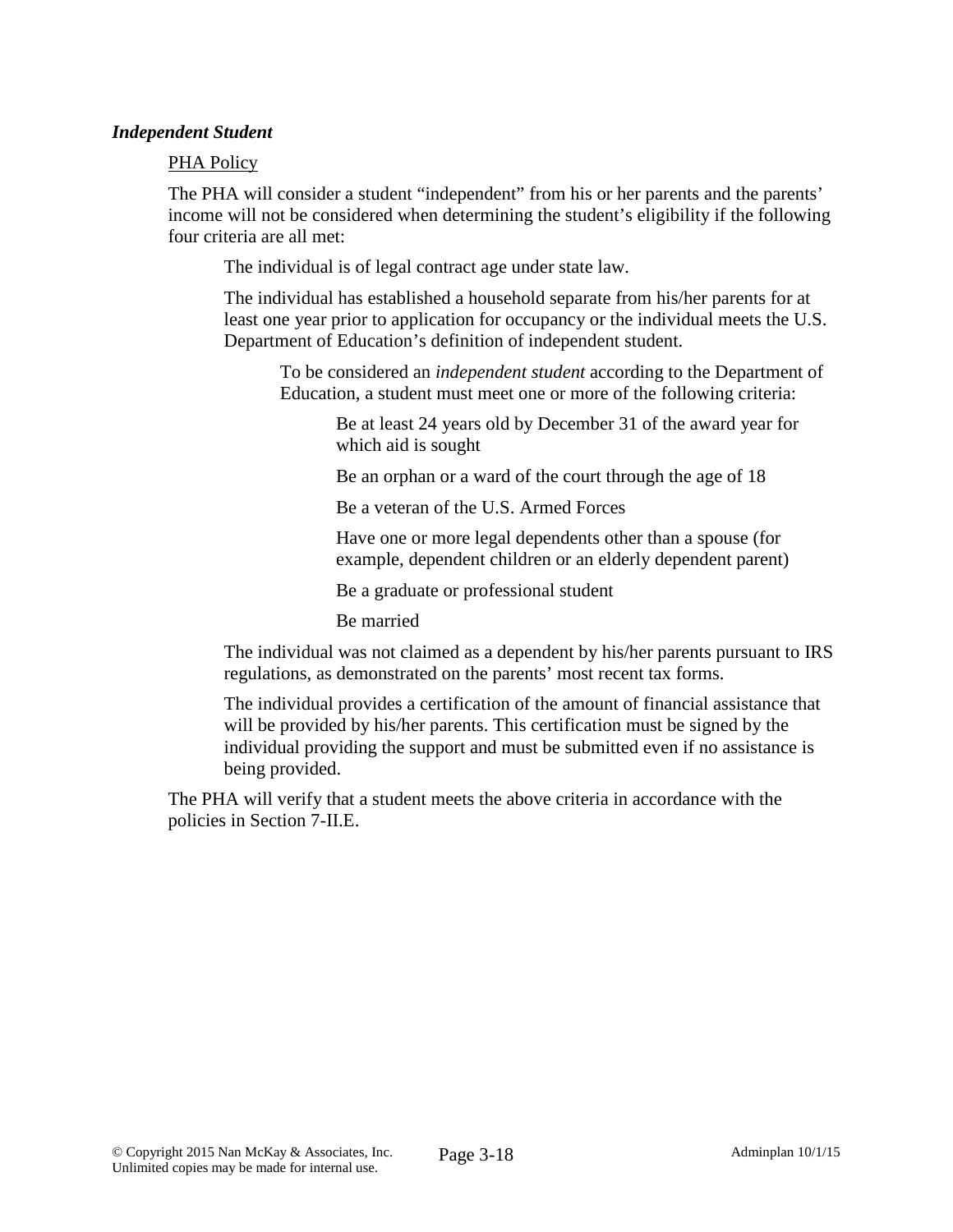### *Institution of Higher Education*

The PHA will use the statutory definition under section 102 of the Higher Education Act of 1965 to determine whether a student is attending an *institution of higher education* (see Exhibit 3-2).

### *Parents*

### PHA Policy

For purposes of student eligibility restrictions, the definition of *parents* includes biological or adoptive parents, stepparents (as long as they are currently married to the biological or adoptive parent), and guardians (e.g., grandparents, aunt/uncle, godparents, etc).

### *Person with Disabilities*

The PHA will use the statutory definition under section 3(b)(3)(E) of the 1937 Act to determine whether a student is a *person with disabilities* (see Exhibit 3-1)*.*

### *Veteran*

### PHA Policy

A *veteran* is a person who served in the active military, naval, or air service and who was discharged or released from such service under conditions other than dishonorable.

### **Determining Student Eligibility**

If a student is applying for assistance on his/her own, apart from his/her parents, the PHA must determine whether the student is subject to the eligibility restrictions contained in 24 CFR 5.612. If the student is subject to those restrictions, the PHA must ensure that: (1) the student is individually eligible for the program, (2) either the student is independent from his/her parents or the student's parents are income eligible for the program, and (3) the "family" with which the student is applying is collectively eligible for the program.

### PHA Policy

For any student who is subject to the 5.612 restrictions, the PHA will:

Follow its usual policies in determining whether the student individually and the student's "family" collectively are eligible for the program

Determine whether the student is independent from his/her parents in accordance with the definition of *independent student* in this section

Follow the policies below, if applicable, in determining whether the student's parents are income eligible for the program

If the PHA determines that the student, the student's parents (if applicable), or the student's "family" is not eligible, the PHA will send a notice of denial in accordance with the policies in Section 3-III.F, and the applicant family will have the right to request an informal review in accordance with the policies in Section 16-III.B.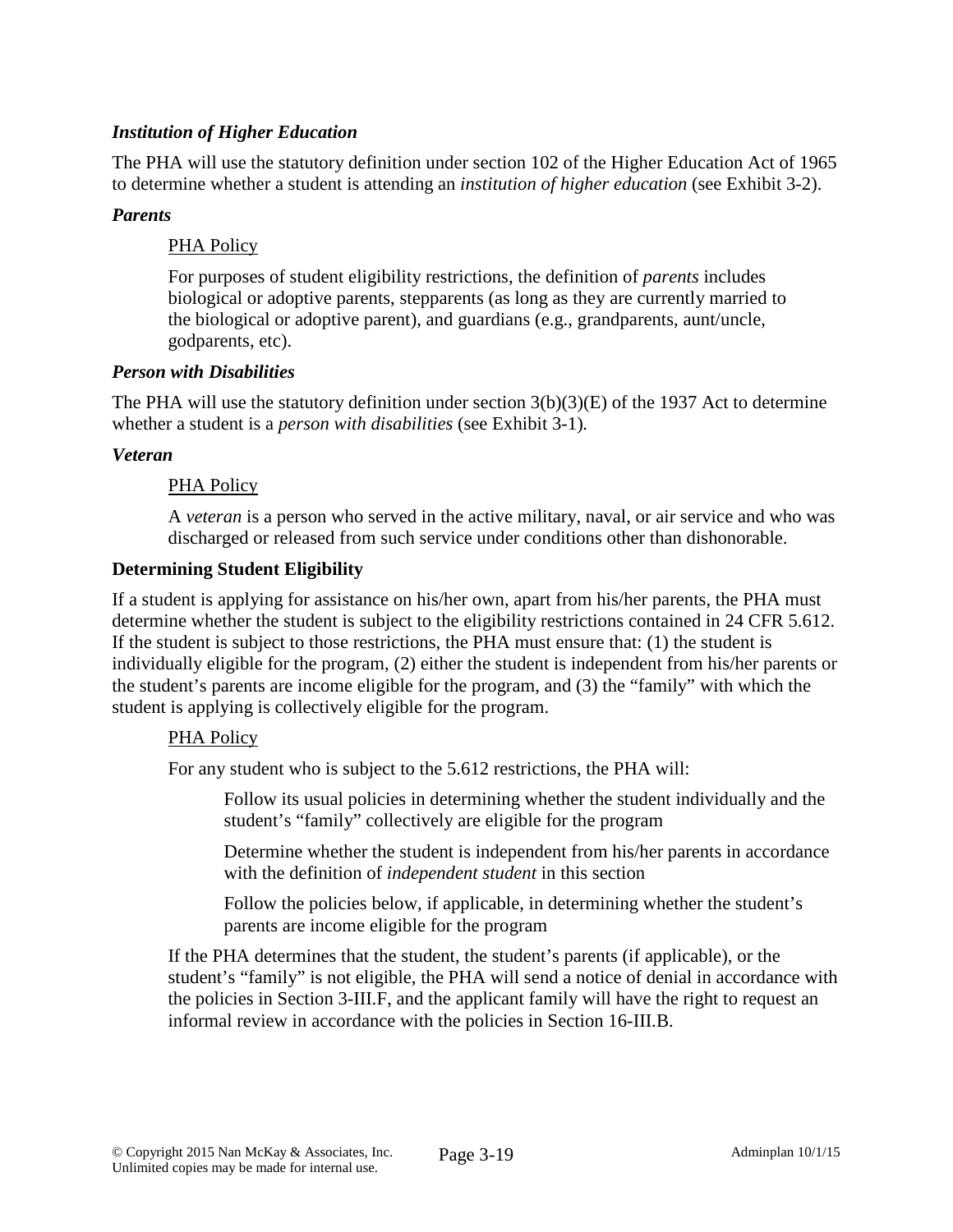### *Determining Parental Income Eligibility*

#### PHA Policy

For any student who is subject to the 5.612 restrictions and who does not satisfy the definition of *independent student* in this section, the PHA will determine the income eligibility of the student's parents as follows:

If the student's parents are married and living together, the PHA will obtain a joint income declaration and certification of joint income from the parents.

If the student's parent is widowed or single, the PHA will obtain an income declaration and certification of income from that parent.

If the student's parents are divorced or separated, the PHA will obtain an income declaration and certification of income from each parent.

If the student has been living with one of his/her parents and has not had contact with or does not know where to contact his/her other parent, the PHA will require the student to submit a certification under penalty of perjury describing the circumstances and stating that the student does not receive financial assistance from the other parent. The PHA will then obtain an income declaration and certification of income from the parent with whom the student has been living or had contact.

In determining the income eligibility of the student's parents, the PHA will use the income limits for the jurisdiction in which the parents live.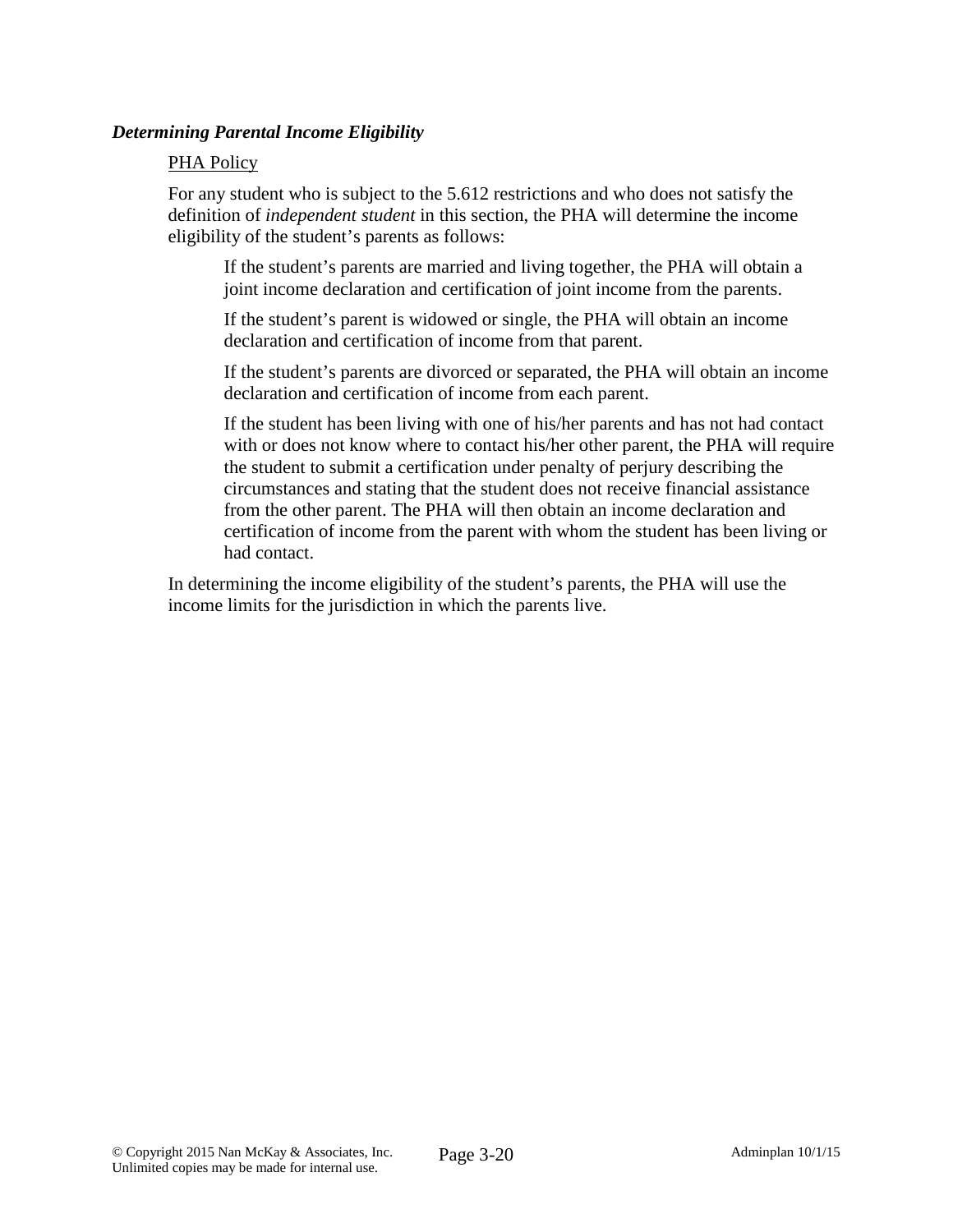## **PART III: DENIAL OF ASSISTANCE**

### **3-III.A. OVERVIEW**

A family that does not meet the eligibility criteria discussed in Parts I and II, must be denied assistance. In this section we will discuss other situations and circumstances in which denial of assistance is mandatory for the PHA, and those in which denial of assistance is optional for the PHA.

# **Forms of Denial [24 CFR 982.552(a)(2); HCV GB, p. 5-35]**

Denial of assistance includes any of the following:

- Not placing the family's name on the waiting list
- Denying or withdrawing a voucher
- Not approving a request for tenancy or refusing to enter into a HAP contract
- Refusing to process a request for or to provide assistance under portability procedures

### **Prohibited Reasons for Denial of Program Assistance [24 CFR 982.202(b), 24 CFR 5.2005(b)]**

HUD rules prohibit denial of program assistance to the program based on any of the following criteria:

- Age, disability, race, color, religion, sex, or national origin (See Chapter 2 for additional information about fair housing and equal opportunity requirements.)
- Where a family lives prior to admission to the program
- Where the family will live with assistance under the program. Although eligibility is not affected by where the family will live, there may be restrictions on the family's ability to move outside the PHA's jurisdiction under portability. (See Chapter 10.)
- Whether members of the family are unwed parents, recipients of public assistance, or children born out of wedlock
- Whether the family includes children
- Whether a family decides to participate in a family self-sufficiency program
- Whether or not a qualified applicant is or has been a victim of domestic violence, dating violence, sexual assault, or stalking if the applicant is otherwise qualified for assistance (See section 3-III.G.)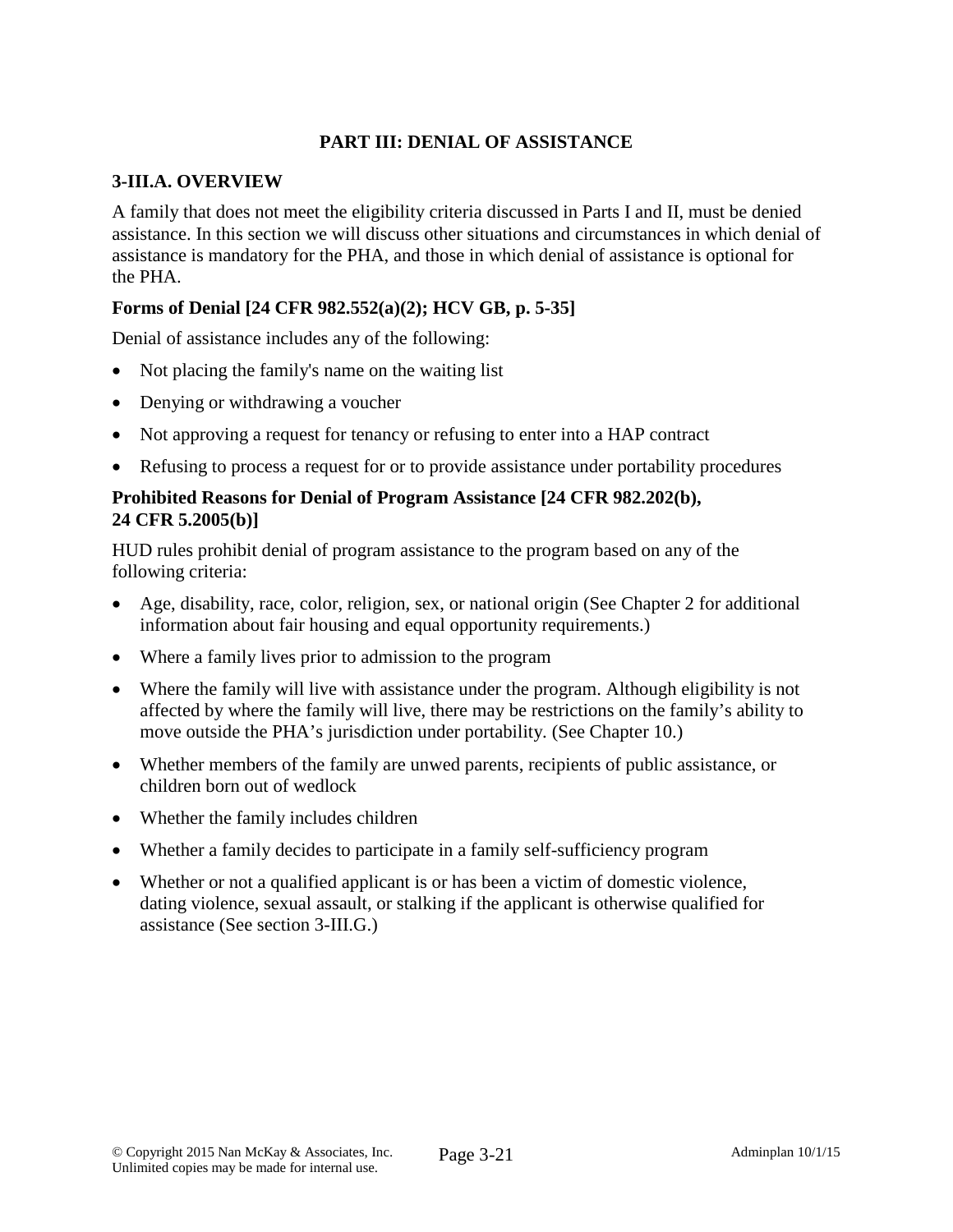# **3-III.B. MANDATORY DENIAL OF ASSISTANCE [24 CFR 982.553(a)]**

HUD requires the PHA to deny assistance in the following cases:

• Any member of the household has been evicted from federally-assisted housing in the last 3 years for drug-related criminal activity. HUD permits, but does not require, the PHA to admit an otherwise-eligible family if the household member has completed a PHA-approved drug rehabilitation program or the circumstances which led to eviction no longer exist (e.g., the person involved in the criminal activity no longer lives in the household).

# PHA Policy

The PHA will admit an otherwise-eligible family who was evicted from federallyassisted housing within the past 3 years for drug-related criminal activity, if the PHA is able to verify that the household member who engaged in the criminal activity has completed a supervised drug rehabilitation program approved by the PHA, or the person who committed the crime, is no longer living in the household.

• The PHA determines that any household member is currently engaged in the use of illegal drugs.

### PHA Policy

*Currently engaged in* is defined as any use of illegal drugs during the previous six months.

The PHA has reasonable cause to believe that any household member's current use or pattern of use of illegal drugs, or current abuse or pattern of abuse of alcohol, may threaten the health, safety, or right to peaceful enjoyment of the premises by other residents.

### PHA Policy

In determining reasonable cause, the PHA will consider all credible evidence, including but not limited to, any record of convictions, arrests, or evictions of household members related to the use of illegal drugs or the abuse of alcohol. A conviction will be given more weight than an arrest. The PHA will also consider evidence from treatment providers or community-based organizations providing services to household members.

- Any household member has ever been convicted of drug-related criminal activity for the production or manufacture of methamphetamine on the premises of federally assisted housing
- Any household member is subject to a lifetime registration requirement under a state sex offender registration program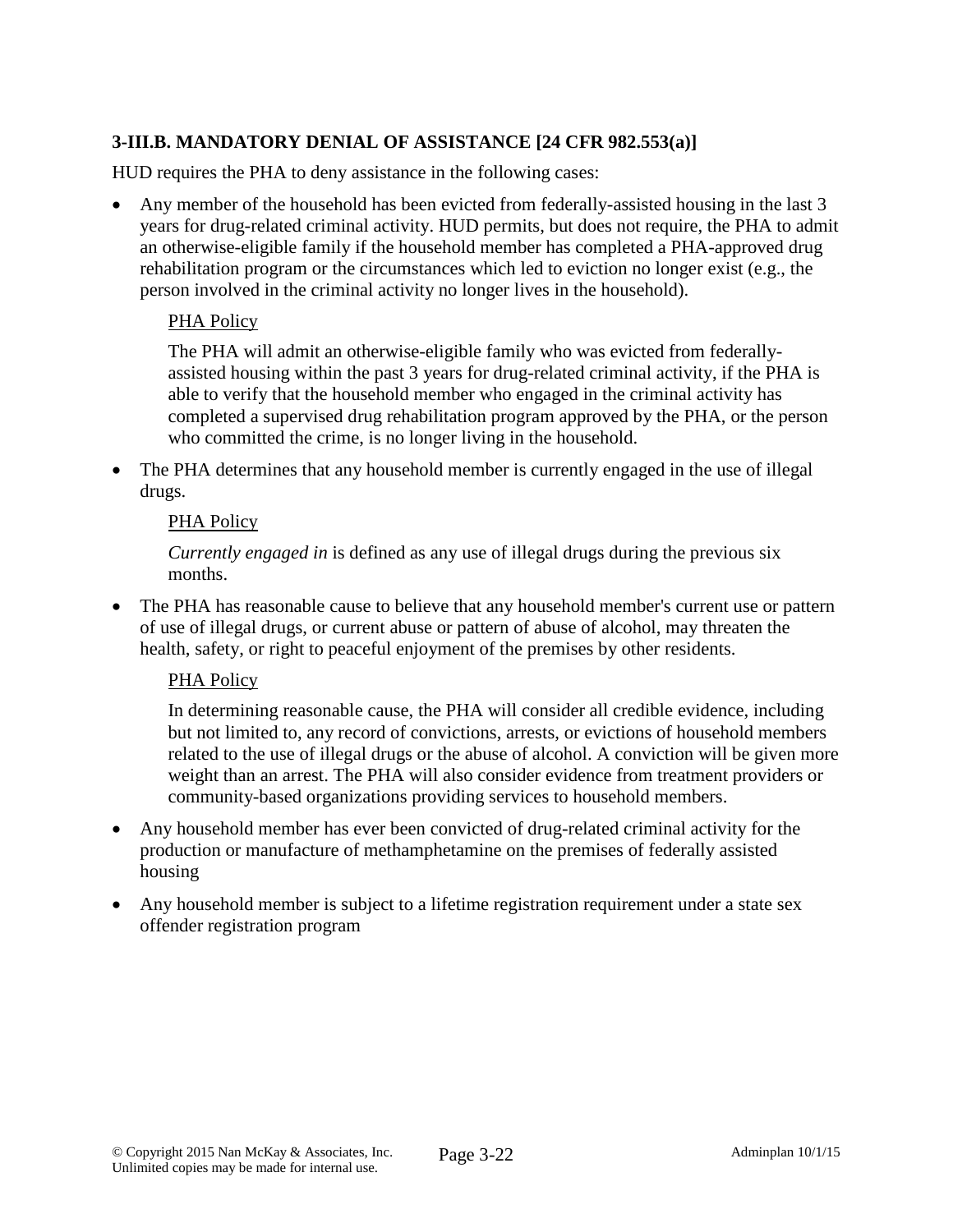## **3-III.C. OTHER PERMITTED REASONS FOR DENIAL OF ASSISTANCE**

HUD permits, but does not require, the PHA to deny assistance for the reasons discussed in this section.

### **Criminal Activity [24 CFR 982.553]**

HUD permits, but does not require, the PHA to deny assistance if the PHA determines that any household member is currently engaged in, or has engaged in during a reasonable time before the family would receive assistance, certain types of criminal activity.

### PHA Policy

If any household member is currently engaged in, or has engaged in any of the following criminal activities, within the past five years, the family will be denied assistance.

*Drug-related criminal activity*, defined by HUD as the illegal manufacture, sale, distribution, or use of a drug, or the possession of a drug with intent to manufacture, sell, distribute or use the drug [24 CFR 5.100].

*Violent criminal activity*, defined by HUD as any criminal activity that has as one of its elements the use, attempted use, or threatened use of physical force substantial enough to cause, or be reasonably likely to cause, serious bodily injury or property damage [24 CFR 5.100].

Criminal activity that may threaten the health, safety, or right to peaceful enjoyment of the premises by other residents or persons residing in the immediate vicinity; or

Criminal activity that may threaten the health or safety of property owners, management staff, and persons performing contract administration functions or other responsibilities on behalf of the PHA (including a PHA employee or a PHA contractor, subcontractor, or agent).

*Immediate vicinity* means within a three-block radius of the premises.

Evidence of such criminal activity includes, but is not limited to:

Any conviction for drug-related or violent criminal activity within the past 5 years.

Any arrests for drug-related or violent criminal activity within the past 5 years.

Any record of eviction from public or privately-owned housing as a result of criminal activity within the past 5 years.

A conviction for drug-related or violent criminal activity will be given more weight than an arrest for such activity.

In making its decision to deny assistance, the PHA will consider the factors discussed in Section 3-III.E. Upon consideration of such factors, the PHA may, on a case-by-case basis, decide not to deny assistance.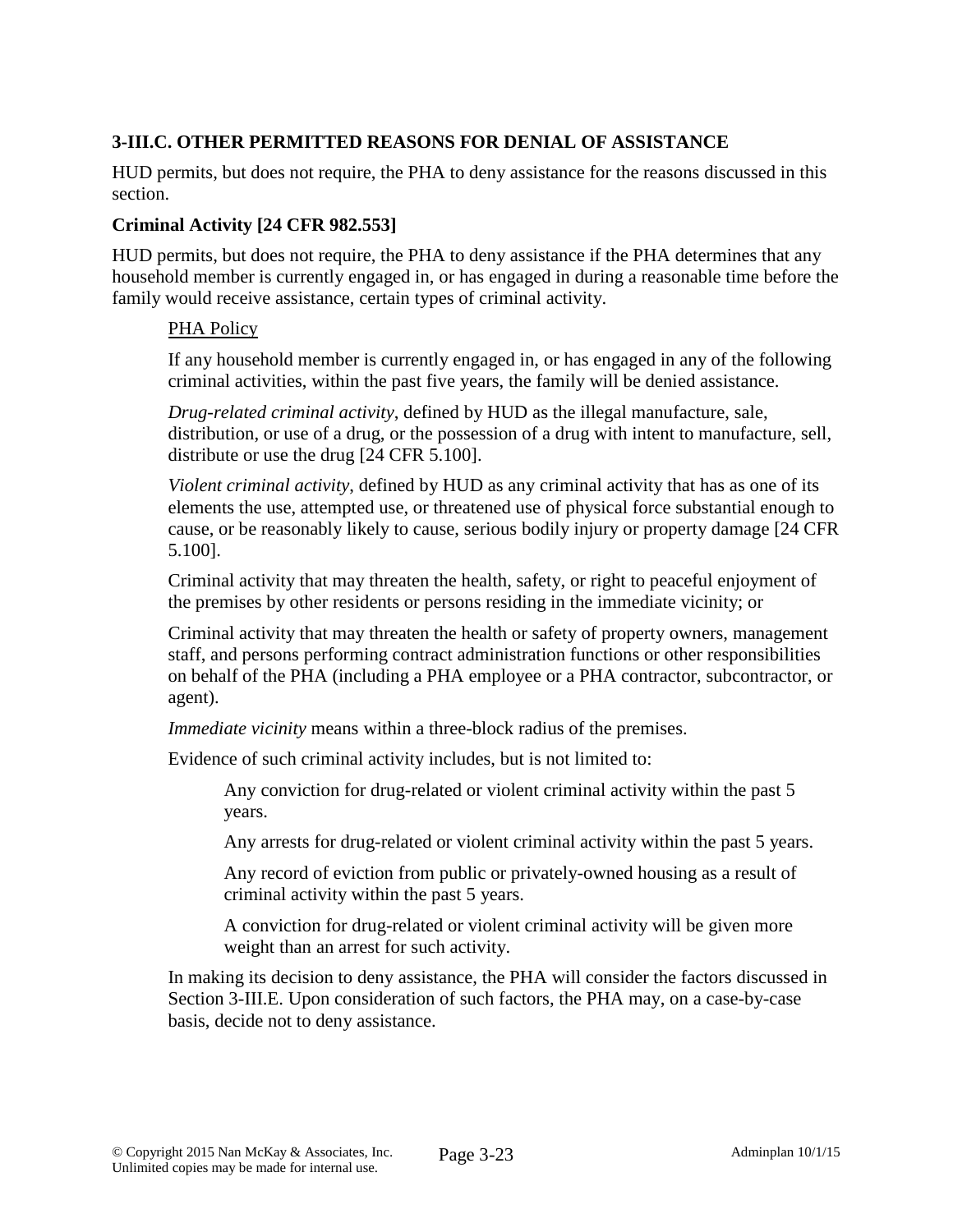### **Previous Behavior in Assisted Housing [24 CFR 982.552(c)]**

HUD authorizes the PHA to deny assistance based on the family's previous behavior in assisted housing:

#### PHA Policy

The PHA **will not** deny assistance to an otherwise eligible family because the family previously failed to meet its obligations under the Family Self-Sufficiency (FSS) program.

The PHA **will** deny assistance to an applicant family if:

The family does not provide information that the PHA or HUD determines is necessary in the administration of the program.

The family does not provide complete and true information to the PHA.

Any family member has been evicted from federally-assisted housing in the last five years.

Any PHA has ever terminated assistance under the program for any member of the family.

Any family member has committed fraud, bribery, or any other corrupt or criminal act in connection with any federal housing program.

The family owes rent or other amounts to any PHA in connection with Section 8 or other public housing assistance under the 1937 Act, unless the family repays the full amount of the debt prior to being selected from the waiting list.

If the family has not reimbursed any PHA for amounts the PHA paid to an owner under a HAP contract for rent, damages to the unit, or other amounts owed by the family under the lease, unless the family repays the full amount of the debt prior to being selected from the waiting list.

The family has breached the terms of a repayment agreement entered into with the PHA, unless the family repays the full amount of the debt covered in the repayment agreement prior to being selected from the waiting list.

A family member has engaged in or threatened violent or abusive behavior toward PHA personnel.

*Abusive or violent behavior towards PHA personnel* includes verbal as well as physical abuse or violence. Use of racial epithets, or other language, written or oral, that is customarily used to intimidate may be considered abusive or violent behavior.

*Threatening* refers to oral or written threats or physical gestures that communicate intent to abuse or commit violence.

In making its decision to deny assistance, the PHA will consider the factors discussed in Section 3-III.E. Upon consideration of such factors, the PHA may, on a case-by-case basis, decide not to deny assistance.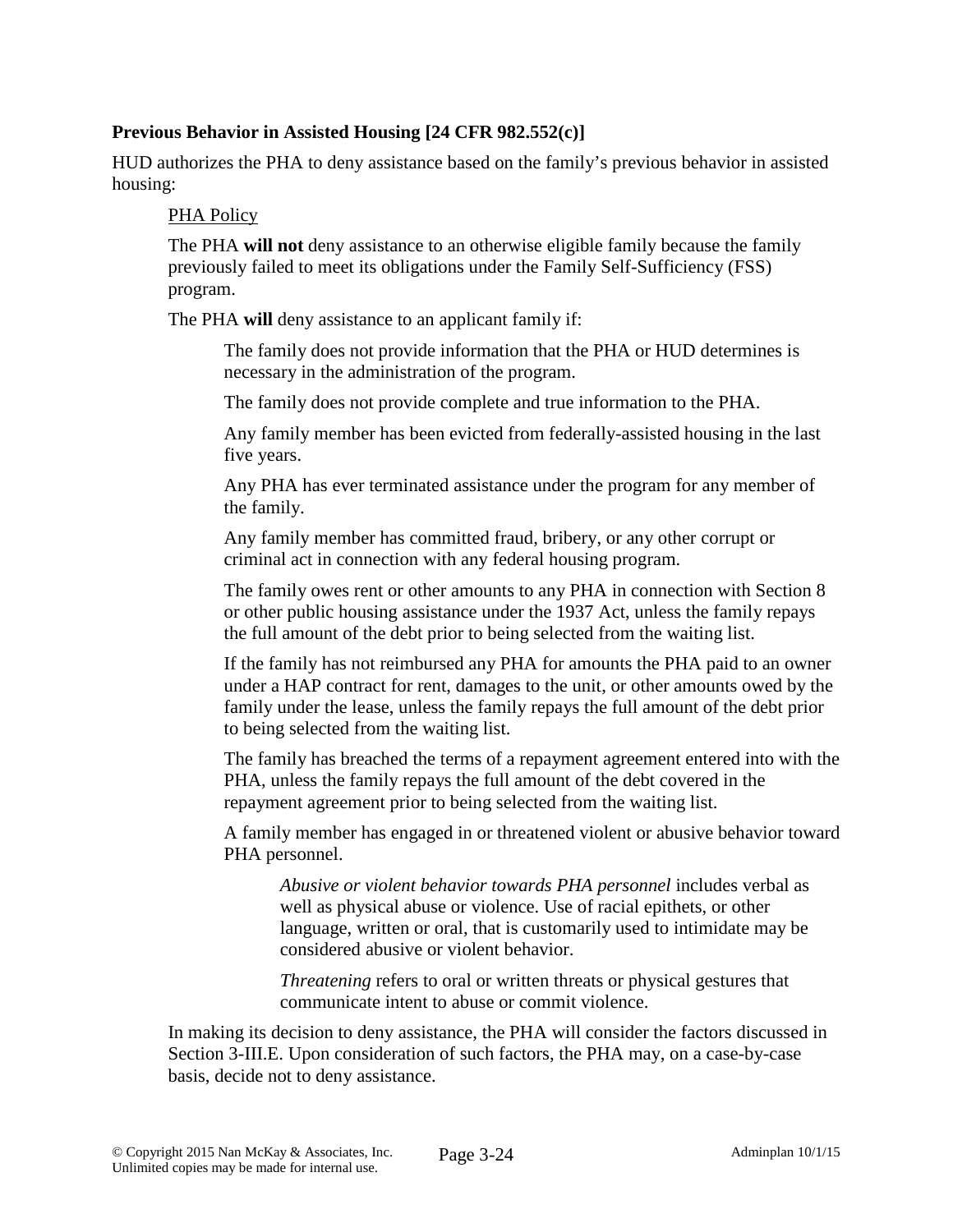## **3-III.D. SCREENING**

### **Screening for Eligibility**

PHAs are authorized to obtain criminal conviction records from law enforcement agencies to screen applicants for admission to the HCV program. This authority assists the PHA in complying with HUD requirements and PHA policies to deny assistance to applicants who are engaging in or have engaged in certain criminal activities. In order to obtain access to the records the PHA must require every applicant family to submit a consent form signed by each adult household member [24 CFR 5.903].

### PHA Policy

The PHA will perform a criminal background check through local law enforcement or a service provider for every adult household member.

If the results of the criminal background check indicate that there may be past criminal activity, but the results are inconclusive, the PHA may request a fingerprint card and may request information from the National Crime Information center (NCIC).

PHAs are required to perform criminal background checks necessary to determine whether any household member is subject to a lifetime registration requirement under a state sex offender program in the state where the housing is located, as well as in any other state where a household member is known to have resided [24 CFR 982.553(a)(2)(i)].

### PHA Policy

The PHA will use the Dru Sjodin National Sex Offender database or a comparable database to screen applicants for admission.

Additionally, PHAs must ask whether the applicant, or any member of the applicant's household, is subject to a lifetime registered sex offender registration requirement in any state [Notice PIH 2012-28].

If the PHA proposes to deny assistance based on a criminal record or on lifetime sex offender registration information, the PHA must notify the household of the proposed action and must provide the subject of the record and the applicant a copy of the record and an opportunity to dispute the accuracy and relevance of the information prior to a denial of admission. [24 CFR 5.903(f) and 5.905(d)].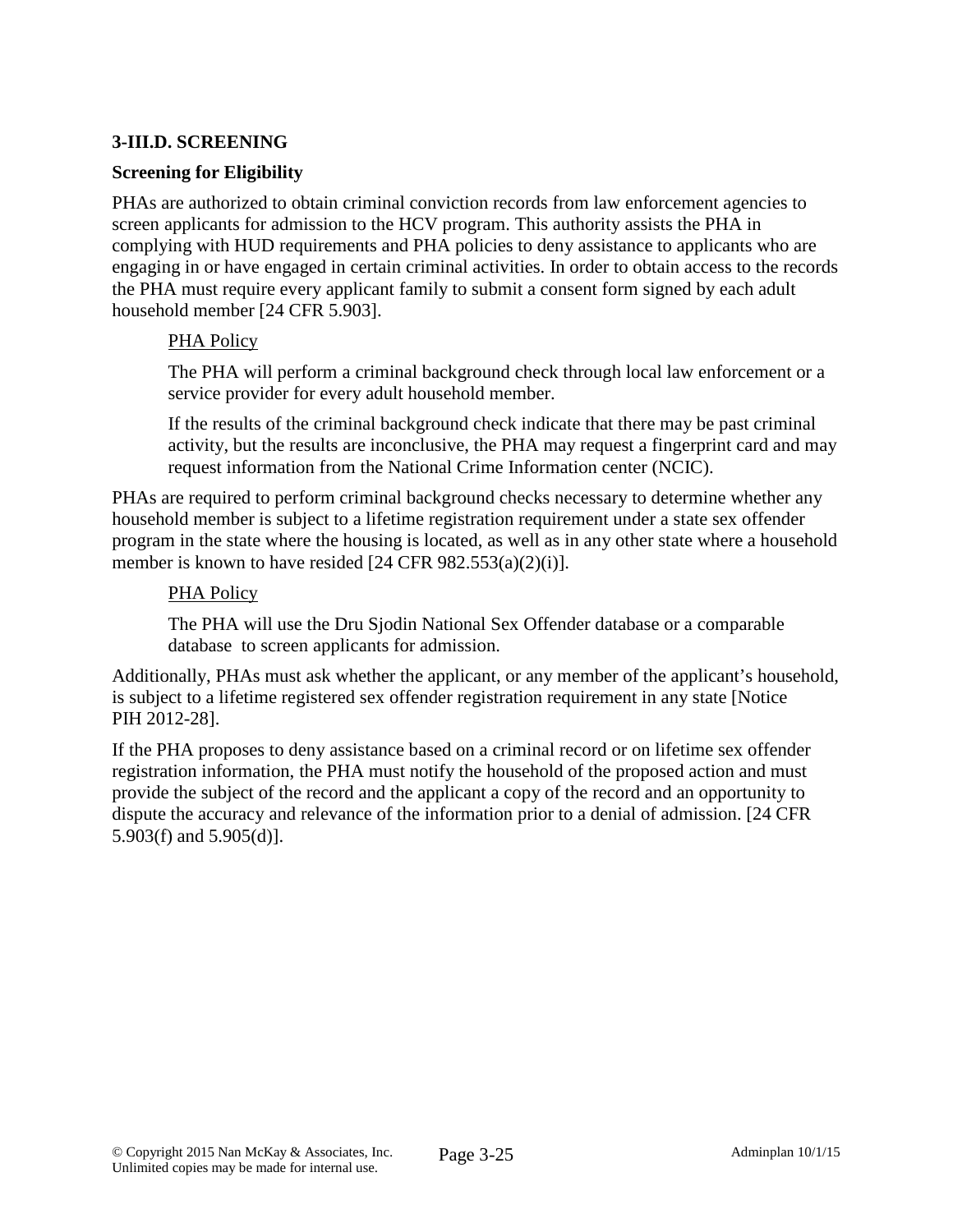## **Screening for Suitability as a Tenant [24 CFR 982.307]**

The PHA has no liability or responsibility to the owner for the family's behavior or suitability for tenancy. The PHA has the authority to conduct additional screening to determine whether an applicant is likely to be a suitable tenant.

## PHA Policy

The PHA will not conduct additional screening to determine an applicant family's suitability for tenancy.

The owner is responsible for screening and selection of the family to occupy the owner's unit. The PHA must inform the owner that screening and selection for tenancy is the responsibility of the owner. An owner may consider a family's history with respect to factors such as: payment of rent and utilities, caring for a unit and premises, respecting the rights of other residents to the peaceful enjoyment of their housing, criminal activity that is a threat to the health, safety or property of others, and compliance with other essential conditions of tenancy.

HUD requires the PHA to provide prospective owners with the family's current and prior address (as shown in PHA records) and the name and address (if known) of the owner at the family's current and prior addresses. HUD permits the PHA to provide owners with additional information, as long as families are notified that the information will be provided, and the same type of information is provided to all owners.

The PHA may not disclose to the owner any confidential information provided to the PHA by the family in response to a PHA request for documentation of domestic violence, dating violence, sexual assault, or stalking except at the written request or with the written consent of the individual providing the documentation

[24 CFR 5.2007(a)(4)].

### PHA Policy

The PHA will inform owners of their responsibility to screen prospective tenants, and will provide owners with the required known name and address information, at the time of the initial HQS inspection or before. The PHA will not provide any additional information to the owner, such as tenancy history or criminal history.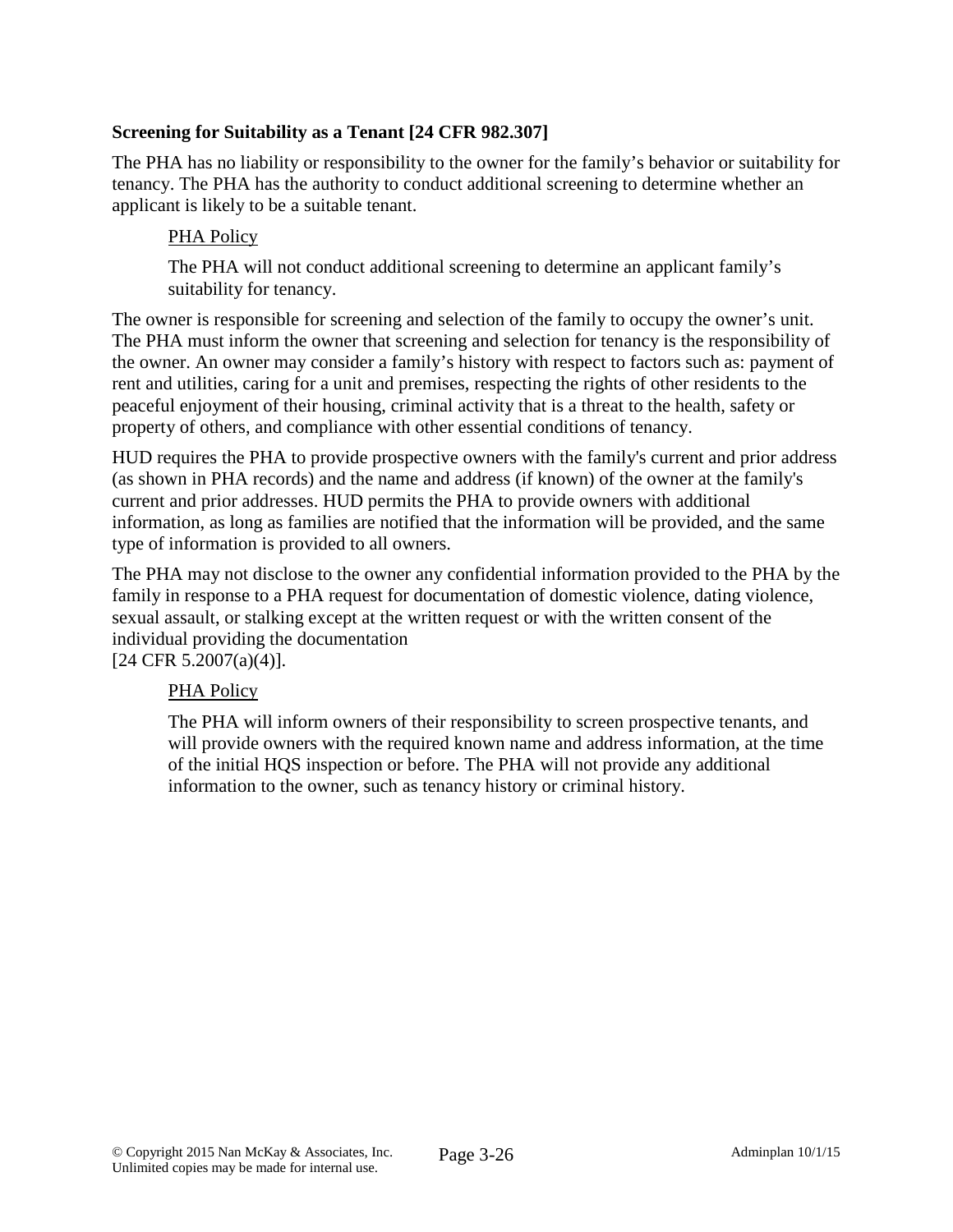## **3-III.E. CRITERIA FOR DECIDING TO DENY ASSISTANCE**

### **Evidence [24 CFR 982.553(c)]**

#### PHA Policy

The PHA will use the concept of the preponderance of the evidence as the standard for making all admission decisions.

*Preponderance of the evidence* is defined as evidence which is of greater weight or more convincing than the evidence which is offered in opposition to it; that is, evidence which as a whole shows that the fact sought to be proved is more probable than not. Preponderance of the evidence may not be determined by the number of witnesses, but by the greater weight of all evidence.

### **Consideration of Circumstances [24 CFR 982.552(c)(2)]**

HUD authorizes the PHA to consider all relevant circumstances when deciding whether to deny assistance based on a family's past history except in the situations for which denial of assistance is mandatory (see Section 3-III.B).

#### PHA Policy

The PHA will consider the following factors prior to making its decision:

The seriousness of the case, especially with respect to how it would affect other residents

The effects that denial of assistance may have on other members of the family who were not involved in the action or failure

The extent of participation or culpability of individual family members, including whether the culpable family member is a minor or a person with disabilities, or (as discussed further in section 3-III.G) a victim of domestic violence, dating violence, sexual assault, or stalking

The length of time since the violation occurred, the family's recent history and the likelihood of favorable conduct in the future

In the case of drug or alcohol abuse, whether the culpable household member is participating in or has successfully completed a supervised drug or alcohol rehabilitation program or has otherwise been rehabilitated successfully

The PHA will require the applicant to submit evidence of the household member's current participation in or successful completion of a supervised drug or alcohol rehabilitation program, or evidence of otherwise having been rehabilitated successfully.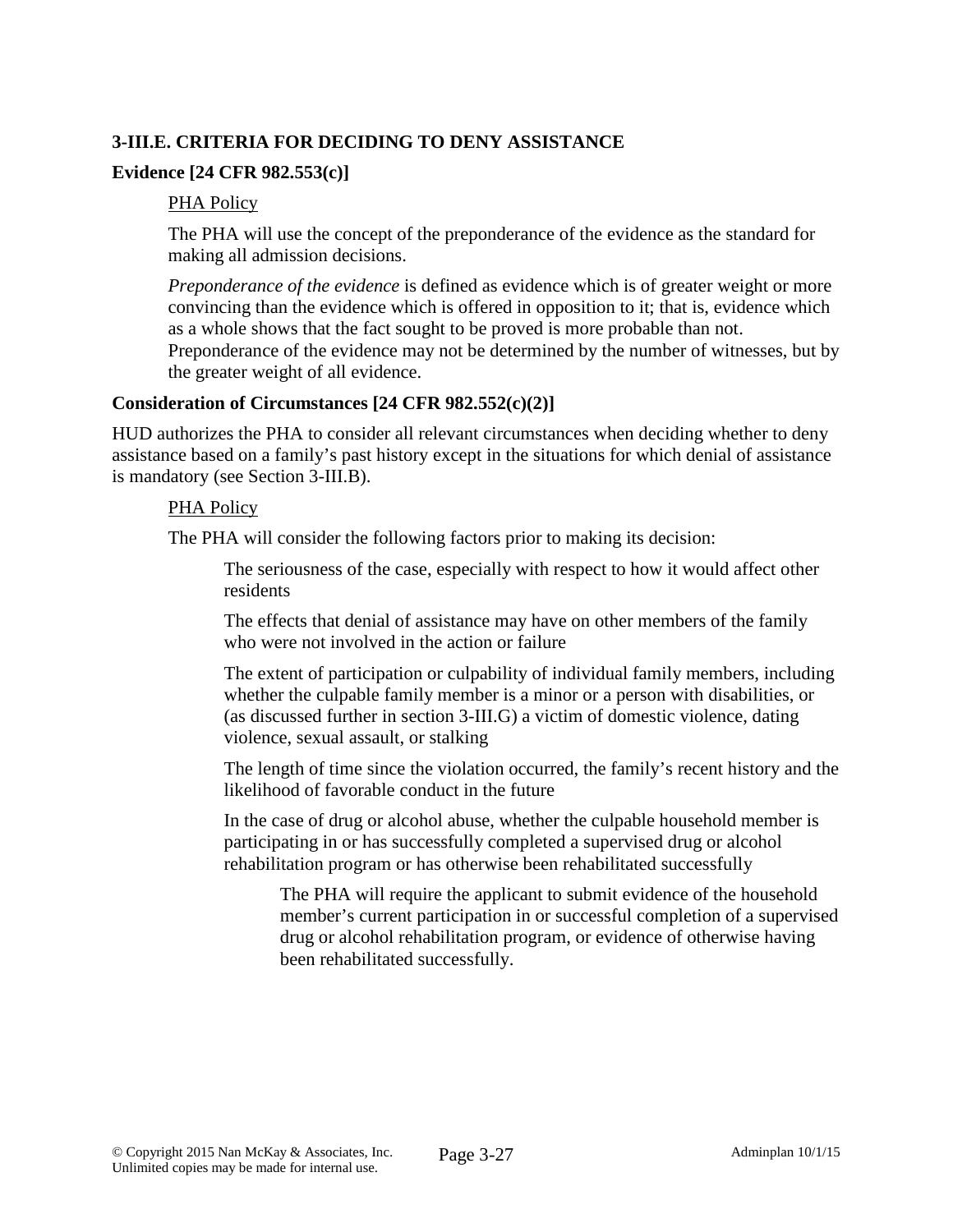## **Removal of a Family Member's Name from the Application**

Should the PHA's screening process reveal that an applicant's household includes an individual subject to state lifetime registered sex offender registration, the PHA must offer the family the opportunity to remove the ineligible family member from the household. If the family is unwilling to remove that individual from the household, the PHA must deny admission to the family [Notice PIH 2012-28].

For other criminal activity, the PHA may permit the family to exclude the culpable family members as a condition of eligibility. [24 CFR 982.552(c)(2)(ii)].

### PHA Policy

As a condition of receiving assistance, a family may agree to remove the culpable family member from the application. In such instances, the head of household must certify that the family member will not be permitted to visit, stay as a guest, or reside in the assisted unit.

After admission to the program, the family must present evidence of the former family member's current address upon PHA request.

### **Reasonable Accommodation [24 CFR 982.552(c)(2)(iv)]**

If the family includes a person with disabilities, the PHA's decision concerning denial of admission is subject to consideration of reasonable accommodation in accordance with 24 CFR Part 8.

### PHA Policy

If the family indicates that the behavior of a family member with a disability is the reason for the proposed denial of assistance, the PHA will determine whether the behavior is related to the stated disability. If so, upon the family's request, the PHA will determine whether admitting the family as a reasonable accommodation is appropriate. The PHA will only consider accommodations that can reasonably be expected to address the behavior that is the basis of the proposed denial of assistance. See Chapter 2 for a discussion of reasonable accommodation.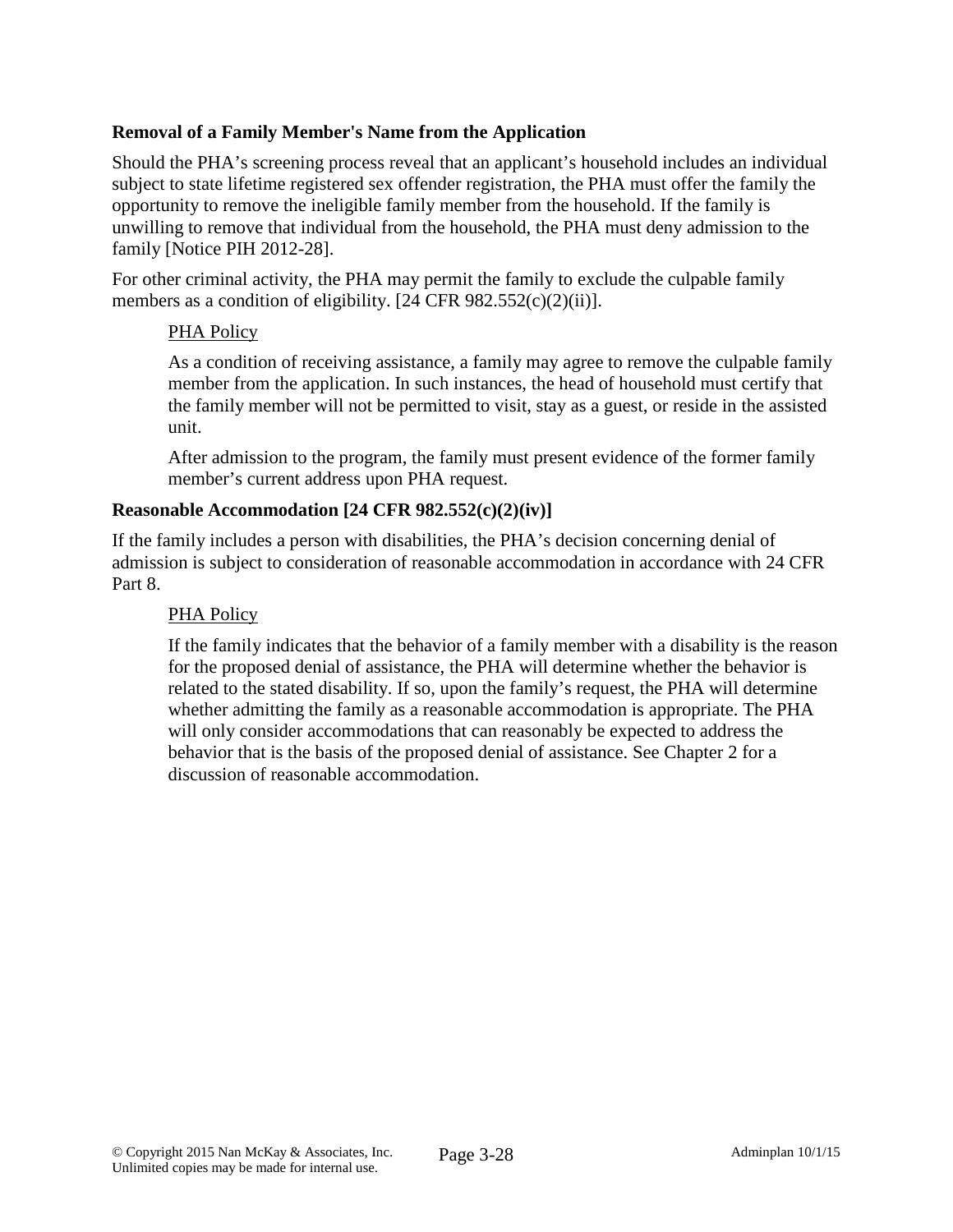# **3-III.F. NOTICE OF ELIGIBILITY OR DENIAL**

If the family is eligible for assistance, the PHA will notify the family in writing and schedule a tenant briefing, as discussed in Chapter 5.

If the PHA determines that a family is not eligible for the program for any reason, the family must be notified promptly. The notice must describe: (1) the reasons for which assistance has been denied, (2) the family's right to an informal review, and (3) the process for obtaining the informal review [24 CFR 982.554 (a)]. See Chapter 16, for informal review policies and procedures.

### PHA Policy

The family will be notified of a decision to deny assistance in writing within 10 business days of the determination.

If a PHA uses a criminal record or sex offender registration information obtained under 24 CFR 5, Subpart J, as the basis of a denial, a copy of the record must precede the notice to deny, with an opportunity for the applicant to dispute the accuracy and relevance of the information before the PHA can move to deny the application. In addition, a copy of the record must be provided to the subject of the record [24 CFR 5.903(f) and 5.905(d)]. The PHA must give the family an opportunity to dispute the accuracy and relevance of that record, in the informal review process in accordance with program requirements [24 CFR 982.553(d)].

### PHA Policy

If based on a criminal record or sex offender registration information, an applicant family appears to be ineligible the PHA will notify the family in writing of the proposed denial and provide a copy of the record to the applicant and to the subject of the record. The family will be given 10 business days to dispute the accuracy and relevance of the information. If the family does not contact the PHA to dispute the information within that 10-day period, the PHA will proceed with issuing the notice of denial of admission. A family that does not exercise their right to dispute the accuracy of the information prior to issuance of the official denial letter will still be given the opportunity to do so as part of the informal review process.

Notice requirements related to denying assistance to noncitizens are contained in Section 3-II.B.

Notice policies related to denying admission to applicants who may be victims of domestic violence, dating violence, sexual assault or stalking are contained in Section 3-III.G.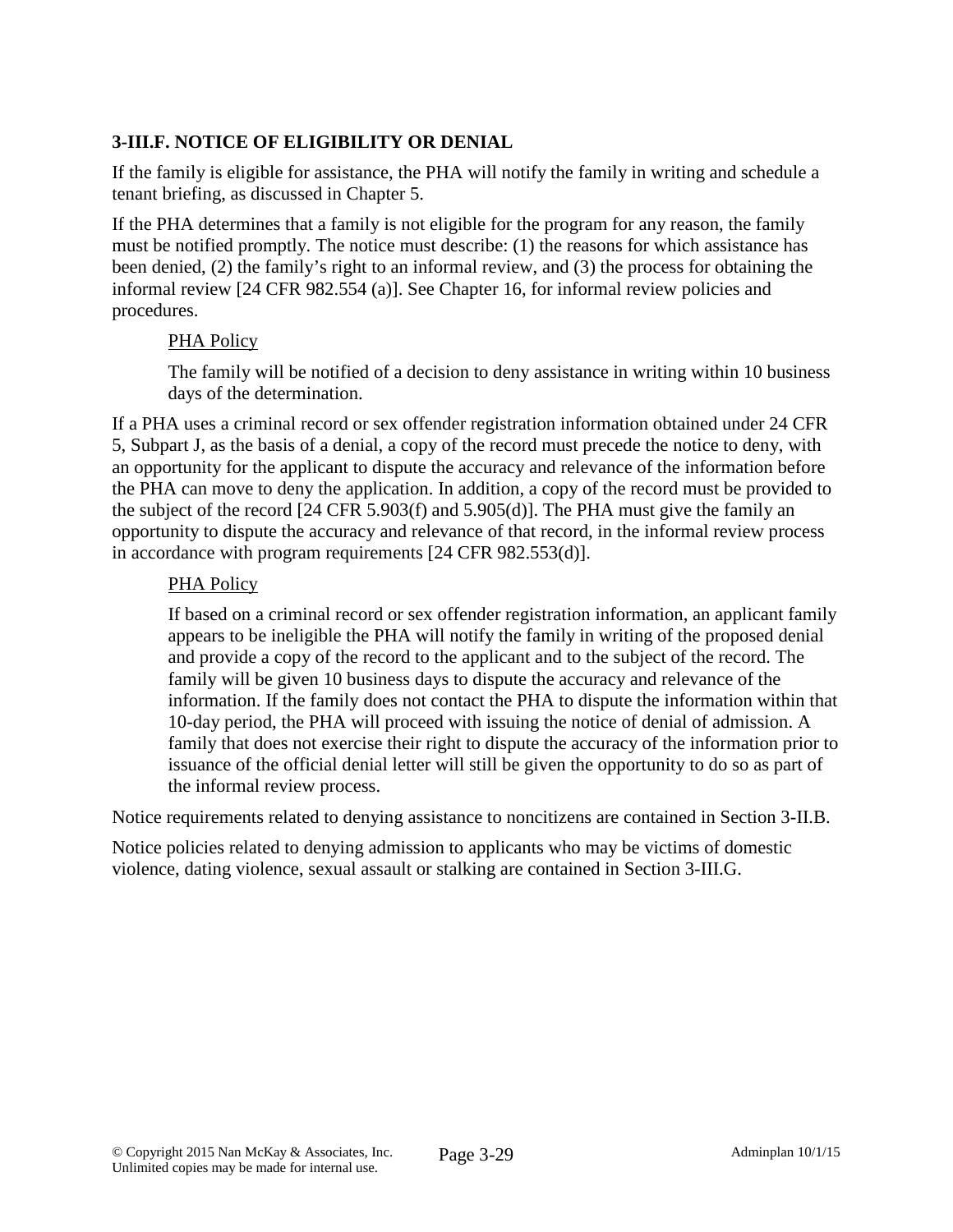# **3-III.G. PROHIBITION AGAINST DENIAL OF ASSISTANCE TO VICTIMS OF DOMESTIC VIOLENCE, DATING VIOLENCE, SEXUAL ASSAULT, AND STALKING**

The Violence against Women Act of 2013 (VAWA) and the HUD regulation at 24 CFR 5.2005(b) prohibit PHAs from denying an applicant admission to the HCV program "on the basis that the applicant is or has been a victim of domestic violence, dating violence, sexual assault or stalking, if the applicant otherwise qualifies for assistance or admission."

Definitions of key terms used in VAWA are provided in section 16-IX of this plan, where general VAWA requirements and policies pertaining to notification, documentation, and confidentiality are also located.

### **Notification**

VAWA 2013 expanded notification requirements to include the obligation for PHAs to provide applicants who are denied assistance with a notice of rights and the form HUD-50066 at the time the applicant is denied.

### PHA Policy

The PHA acknowledges that a victim of domestic violence, dating violence, sexual assault, or stalking may have an unfavorable history (e.g., a poor credit history, a record of previous damage to an apartment, a prior arrest record) that would warrant denial under the PHA's policies. Therefore, if the PHA makes a determination to deny assistance to an applicant family, the PHA will include in its notice of denial the VAWA information described in section 16-IX.C of this plan as well as including a copy of the form HUD-50066. The PHA will request in writing that an applicant wishing to claim protection under VAWA notify the PHA within 10 business days.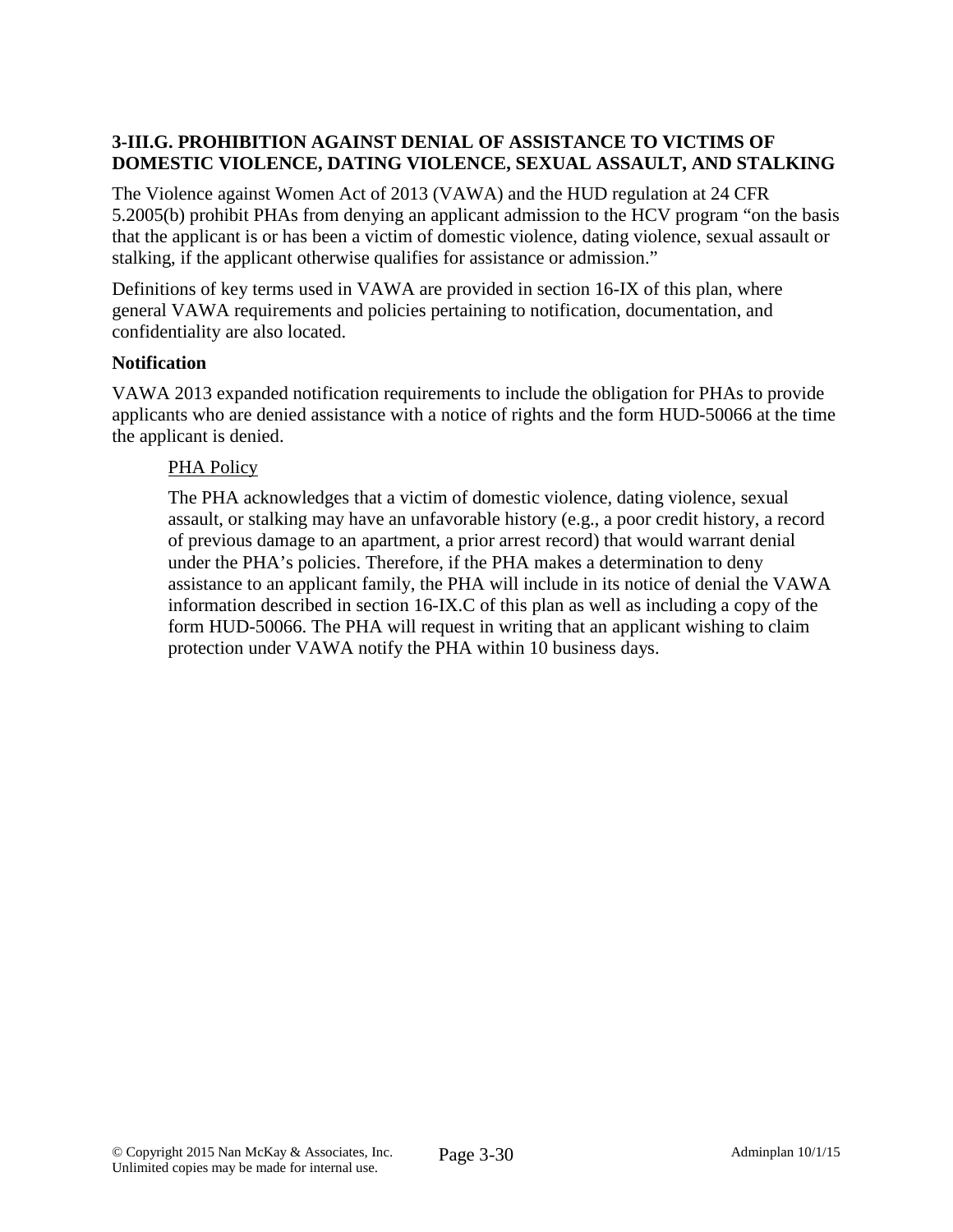#### **Documentation**

#### *Victim Documentation [24 CFR 5.2007]*

### PHA Policy

If an applicant claims the protection against denial of assistance that VAWA provides to victims of domestic violence, dating violence, sexual assault or stalking, the PHA will request in writing that the applicant provide documentation supporting the claim in accordance with section 16-IX.D of this plan.

#### *Perpetrator Documentation*

#### PHA Policy

If the perpetrator of the abuse is a member of the applicant family, the applicant must provide additional documentation consisting of one of the following:

A signed statement (1) requesting that the perpetrator be removed from the application and (2) certifying that the perpetrator will not be permitted to visit or to stay as a guest in the assisted unit

Documentation that the perpetrator has successfully completed, or is successfully undergoing, rehabilitation or treatment. The documentation must be signed by an employee or agent of a domestic violence service provider or by a medical or other knowledgeable professional from whom the perpetrator has sought or is receiving assistance in addressing the abuse. The signer must attest under penalty of perjury to his or her belief that the rehabilitation was successfully completed or is progressing successfully. The victim and perpetrator must also sign or attest to the documentation.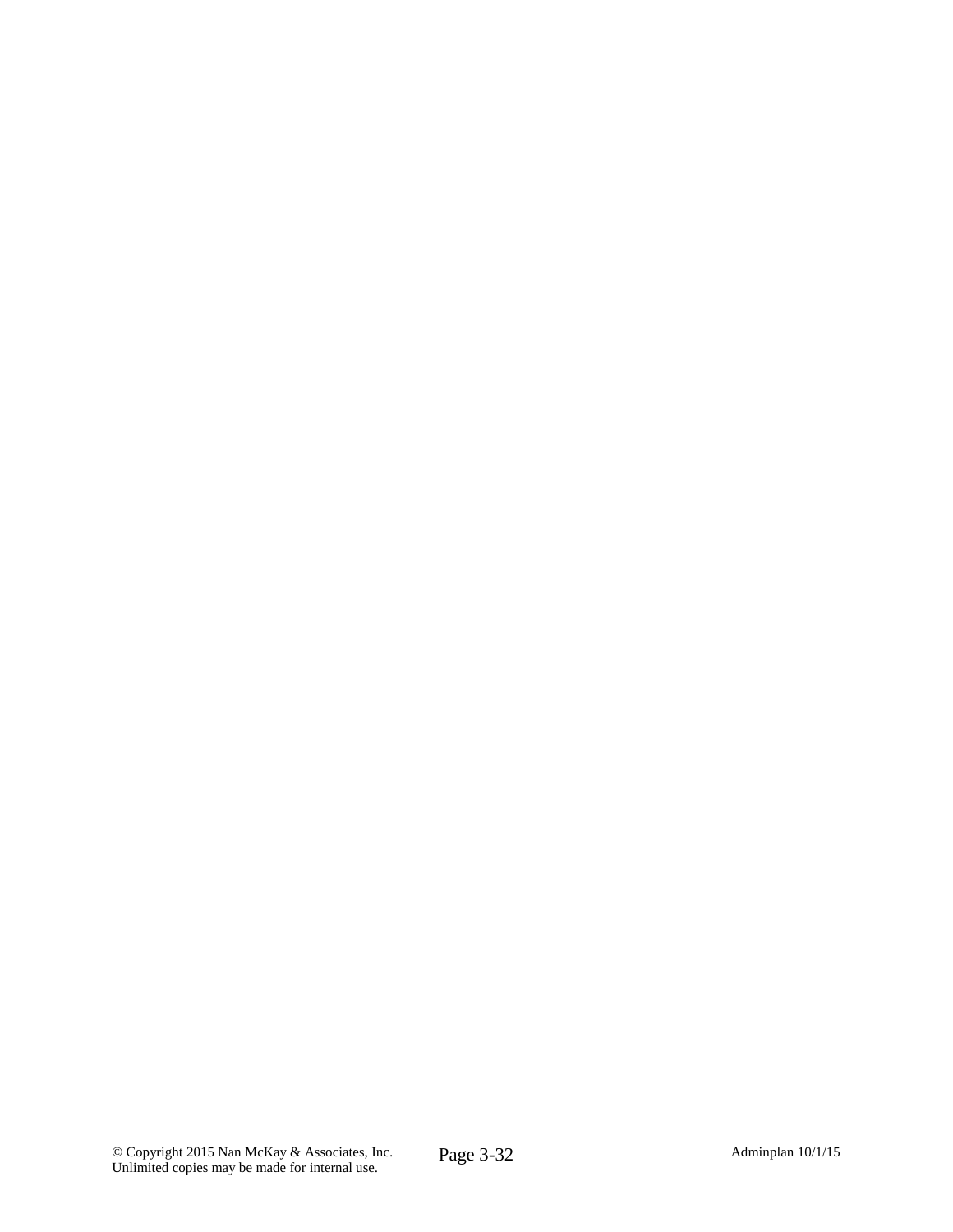## **EXHIBIT 3-1: DETAILED DEFINITIONS RELATED TO DISABILITIES**

### **Person with Disabilities [24 CFR 5.403]**

The term *person with disabilities* means a person who has any of the following types of conditions:

• Has a disability, as defined in 42 U.S.C. Section 423(d)(1)(A), which reads:

Inability to engage in any substantial gainful activity by reason of any medically determinable physical or mental impairment which can be expected to result in death or which has lasted or can be expected to last for a continuous period of not less than 12 months; *or*

In the case of an individual who has attained the age of 55 and is blind (within the meaning of "blindness" as defined in section  $416(i)(1)$  of this title), inability by reason of such blindness to engage in substantial gainful activity, requiring skills or ability comparable to those of any gainful activity in which he has previously engaged with some regularity and over a substantial period of time.

• Has a developmental disability as defined in the Developmental Disabilities Assistance and Bill of Rights Act of 2000 [42 U.S.C.15002(8)], which defines developmental disability in functional terms as follows:

### **(A)In General**

The term "developmental disability" means a severe, chronic disability of an individual that:

- (i) is attributable to a mental or physical impairment or combination of mental and physical impairments;
- (ii) is manifested before the individual attains age 22;
- (iii) is likely to continue indefinitely;
- (iv) results in substantial functional limitations in 3 or more of the following areas of major life activity: (I) Self-care, (II) Receptive and expressive language, (III) Learning, (IV) Mobility, (V) Self-direction, (VI) Capacity for independent living, (VII) Economic self-sufficiency; and
- (v) reflects the individual's need for a combination and sequence of special, interdisciplinary, or generic services, individualized supports, or other forms of assistance that are of lifelong or extended duration and are individually planned and coordinated.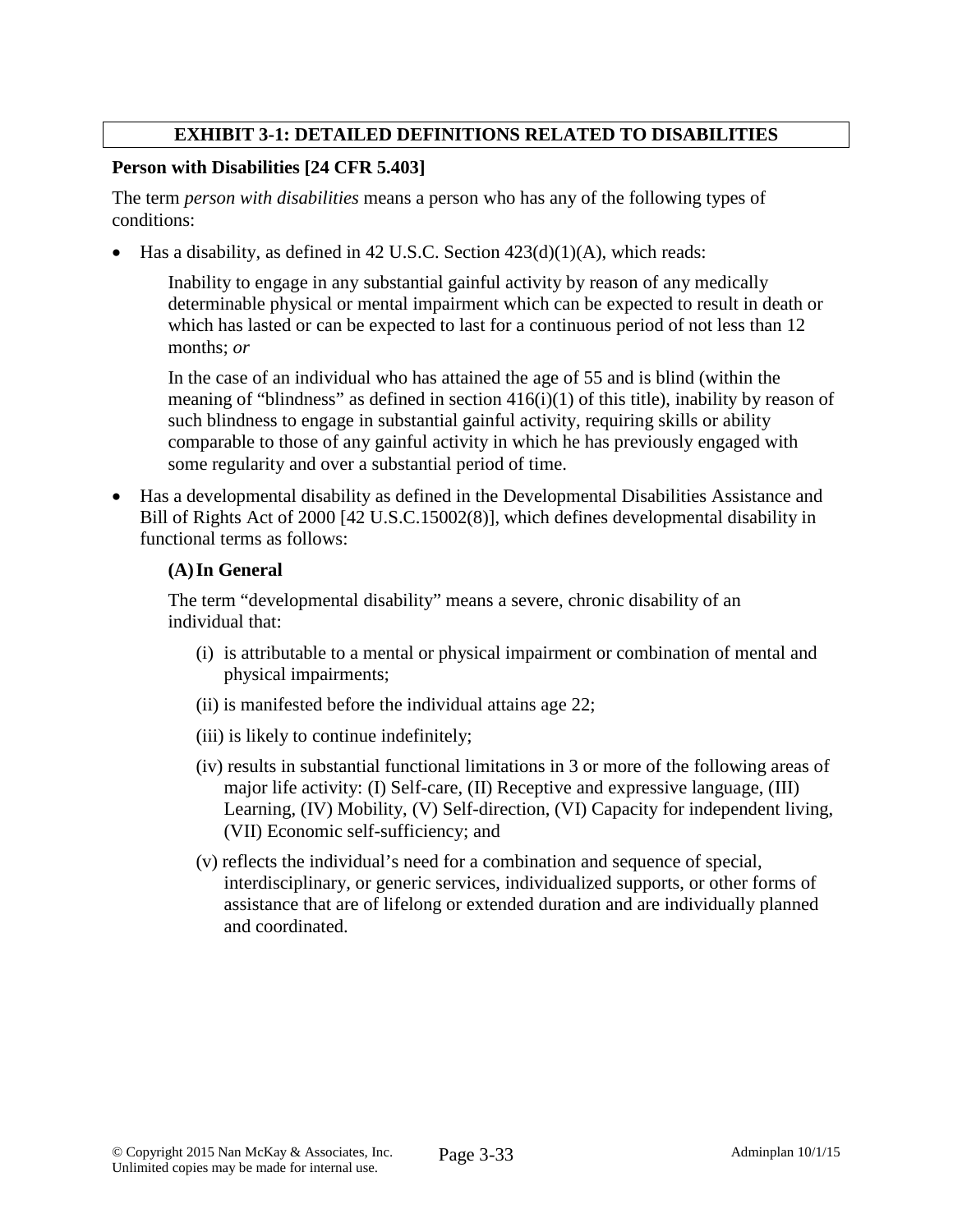## **(B) Infants and Young Children**

An individual from birth to age 9, inclusive, who has a substantial developmental delay or specific congenital or acquired condition, may be considered to have a developmental disability without meeting 3 or more of the criteria described in clauses (i) through (v) of subparagraph (A) if the individual, without services and supports, has a high probability of meeting those criteria later in life.

• Has a physical, mental, or emotional impairment that is expected to be of long-continued and indefinite duration; substantially impedes his or her ability to live independently, and is of such a nature that the ability to live independently could be improved by more suitable housing conditions.

People with the acquired immunodeficiency syndrome (AIDS) or any conditions arising from the etiologic agent for AIDS are not excluded from this definition.

A person whose disability is based solely on any drug or alcohol dependence does not qualify as a person with disabilities for the purposes of this program.

For purposes of reasonable accommodation and program accessibility for persons with disabilities, the term person with disabilities refers to an individual with handicaps.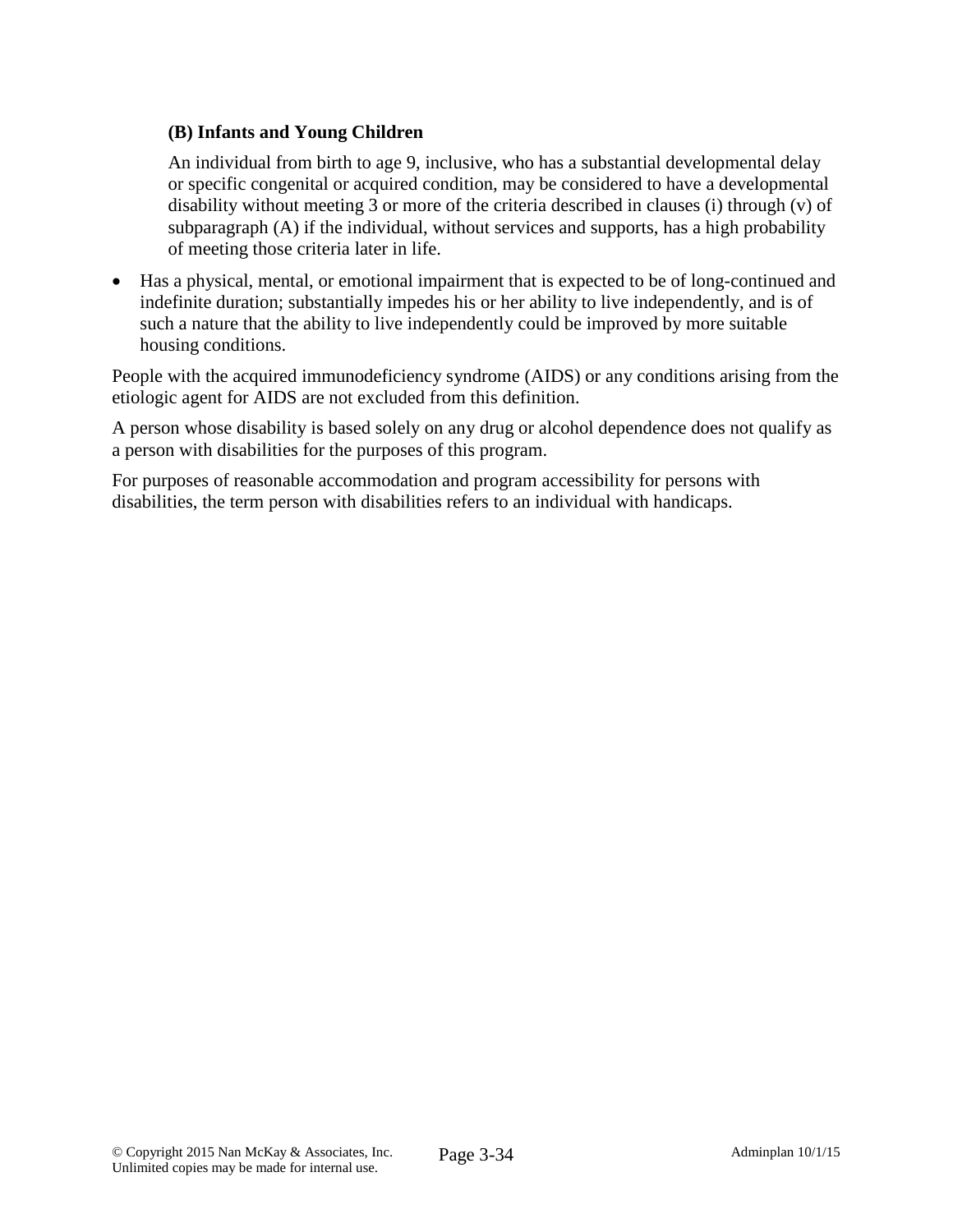# **Individual with Handicaps [24 CFR 8.3]**

*Individual with handicaps* means any person who has a physical or mental impairment that substantially limits one or more major life activities; has a record of such an impairment; or is regarded as having such an impairment. The term does not include any individual who is an alcoholic or drug abuser whose current use of alcohol or drugs prevents the individual from participating in the program or activity in question, or whose participation, by reason of such current alcohol or drug abuse, would constitute a direct threat to property or the safety of others. As used in this definition, the phrase:

- (1) Physical or mental impairment includes:
	- (a) Any physiological disorder or condition, cosmetic disfigurement, or anatomical loss affecting one or more of the following body systems: neurological; musculoskeletal; special sense organs; respiratory, including speech organs; cardiovascular; reproductive; digestive; genito-urinary; hemic and lymphatic; skin; and endocrine; or
	- (b) Any mental or psychological disorder, such as mental retardation, organic brain syndrome, emotional or mental illness, and specific learning disabilities. The term physical or mental impairment includes, but is not limited to, such diseases and conditions as orthopedic, visual, speech and hearing impairments, cerebral palsy, autism, epilepsy, muscular dystrophy, multiple sclerosis, cancer, heart disease, diabetes, mental retardation, emotional illness, drug addiction and alcoholism.
- (2) *Major life activities* means functions such as caring for one's self, performing manual tasks, walking, seeing, hearing, speaking, breathing, learning and working.
- (3) Has a record of such an impairment means has a history of, or has been misclassified as having, a mental or physical impairment that substantially limits one or more major life activities.
- (4) *Is regarded as having an impairment* means:
	- (a) Has a physical or mental impairment that does not substantially limit one or more major life activities but that is treated by a recipient as constituting such a limitation;
	- (b) Has a physical or mental impairment that substantially limits one or more major life activities only as a result of the attitudes of others toward such impairment; or
	- (c) Has none of the impairments defined in paragraph (1) of this section but is treated by a recipient as having such an impairment.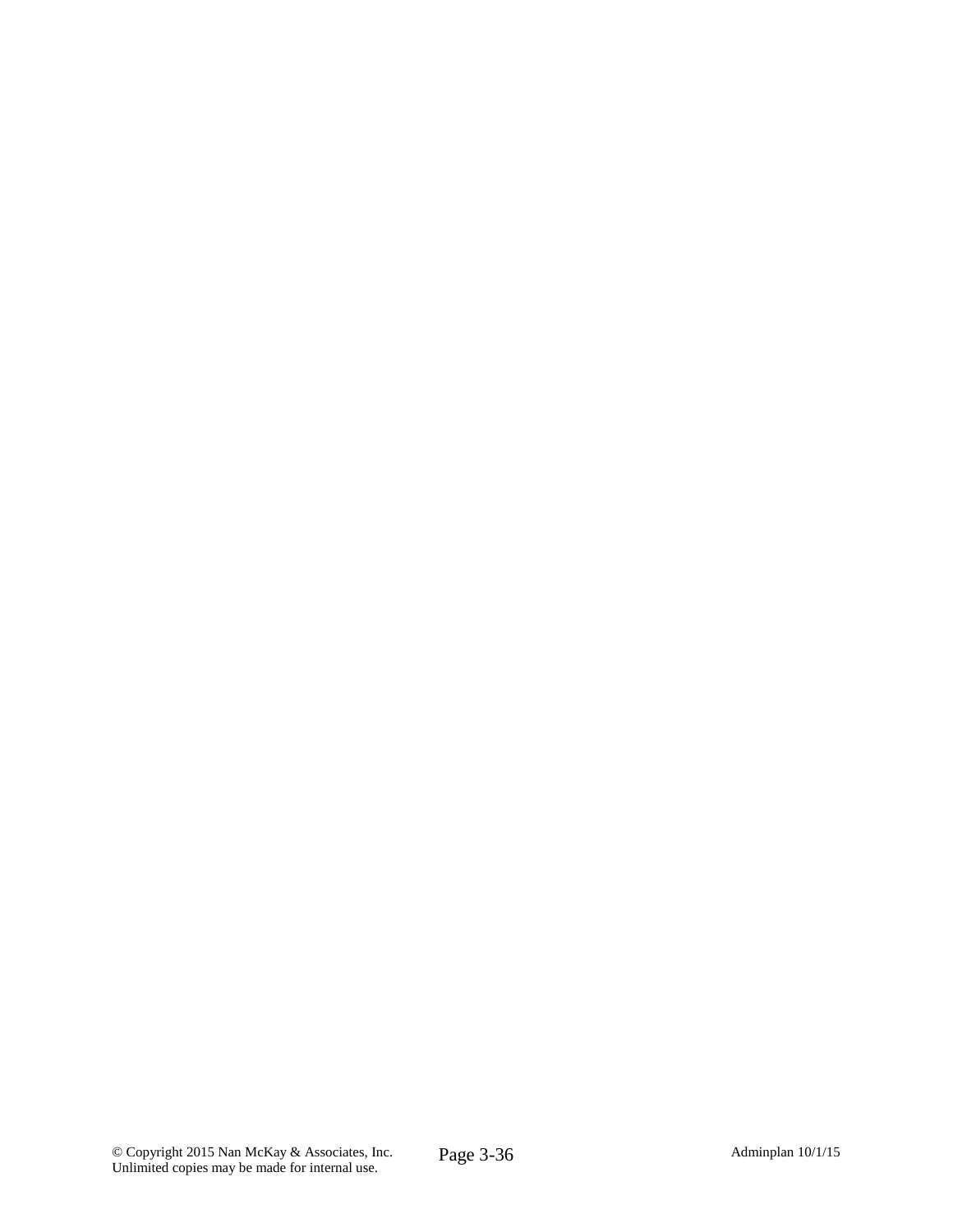### **EXHIBIT 3-2: DEFINITION OF INSTITUTION OF HIGHER EDUCATION [20 U.S.C. 1001 and 1002]**

#### **Eligibility of Students for Assisted Housing Under Section 8 of the U.S. Housing Act of 1937; Supplementary Guidance; Notice [Federal Register, April 10, 2006]**

*Institution of Higher Education* shall have the meaning given this term in the Higher Education Act of 1965 in 20 U.S.C. 1001 and 1002.

*Definition of ''Institution of Higher Education'' From 20 U.S.C. 1001*

- (a) Institution of higher education. For purposes of this chapter, other than subchapter IV and part C of subchapter I of chapter 34 of Title 42, the term "institution of higher education" means an educational institution in any State that
	- (1) Admits as regular students only persons having a certificate of graduation from a school providing secondary education, or the recognized equivalent of such a certificate;
	- (2) Is legally authorized within such State to provide a program of education beyond secondary education;
	- (3) Provides an educational program for which the institution awards a bachelor's degree or provides not less than a 2-year program that is acceptable for full credit toward such a degree;
	- (4) Is a public or other nonprofit institution; and
	- (5) Is accredited by a nationally recognized accrediting agency or association, or if not so accredited, is an institution that has been granted preaccreditation status by such an agency or association that has been recognized by the Secretary for the granting of preaccreditation status, and the Secretary has determined that there is satisfactory assurance that the institution will meet the accreditation standards of such an agency or association within a reasonable time.
- (b) Additional institutions included. For purposes of this chapter, other than subchapter IV and part C of subchapter I of chapter 34 of Title 42, the term ''institution of higher education'' also includes—
	- (1) Any school that provides not less than a 1-year program of training to prepare students for gainful employment in a recognized occupation and that meets the provision of paragraphs  $(1)$ ,  $(2)$ ,  $(4)$ , and  $(5)$  of subsection  $(a)$  of this section; and
	- (2) A public or nonprofit private educational institution in any State that, in lieu of the requirement in subsection  $(a)(1)$  of this section, admits as regular students persons who are beyond the age of compulsory school attendance in the State in which the institution is located.
- (c) List of accrediting agencies. For purposes of this section and section 1002 of this title, the Secretary shall publish a list of nationally recognized accrediting agencies or associations that the Secretary determines, pursuant to subpart 2 of part G of subchapter IV of this chapter, to be reliable authority as to the quality of the education or training offered.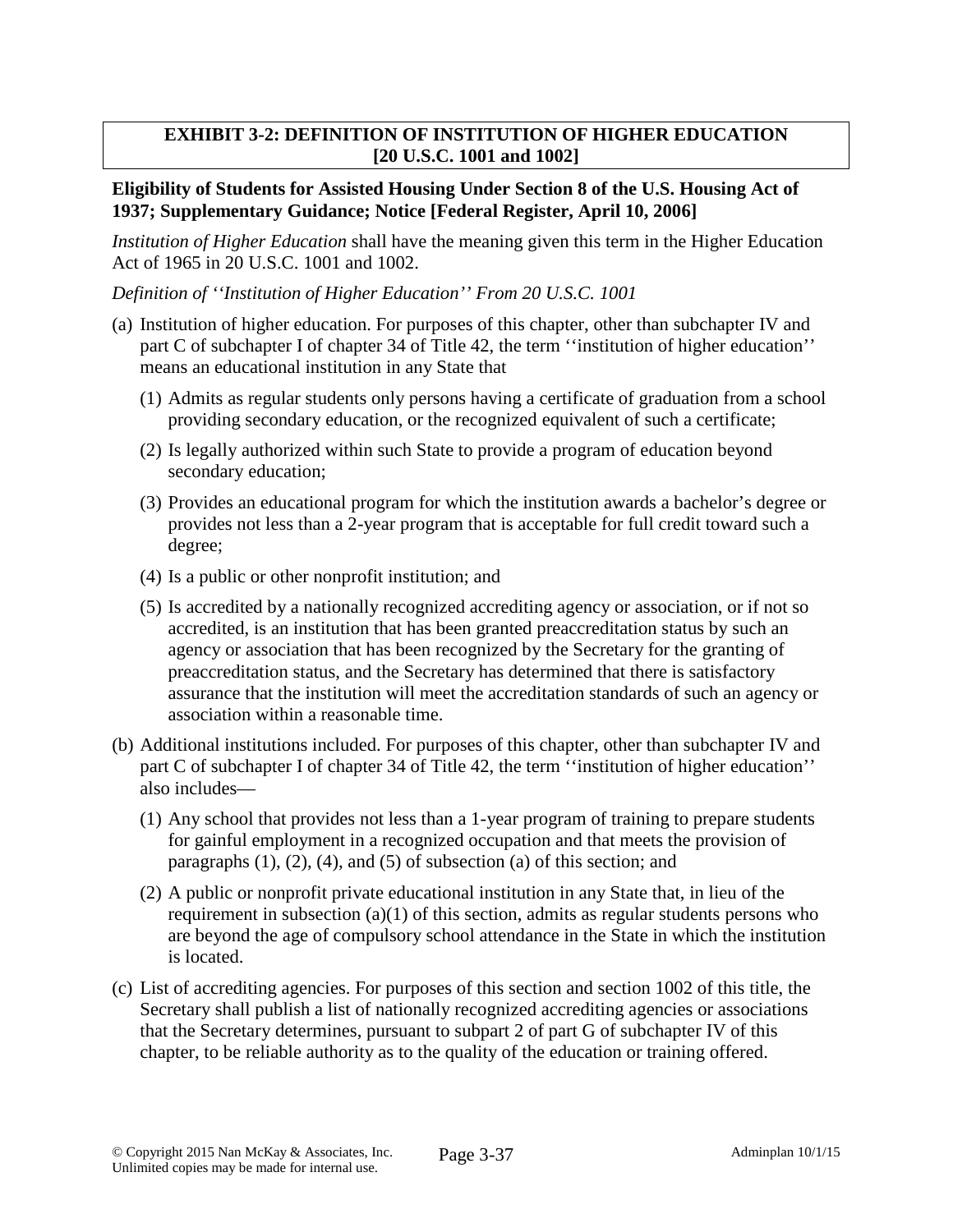#### *Definition of ''Institution of Higher Education'' From 20 U.S.C. 1002*

- (a) Definition of institution of higher education for purposes of student assistance programs
	- (1) Inclusion of additional institutions. Subject to paragraphs (2) through (4) of this subsection, the term ''institution of higher education'' for purposes of subchapter IV of this chapter and part C of subchapter I of chapter 34 of title 42 includes, in addition to the institutions covered by the definition in section 1001 of this title—
		- (A)A proprietary institution of higher education (as defined in subsection (b) of this section);
		- (B) A postsecondary vocational institution (as defined in subsection (c) of this section); and
		- (C) Only for the purposes of part B of subchapter IV of this chapter, an institution outside the United States that is comparable to an institution of higher education as defined in section 1001 of this title and that has been approved by the Secretary for the purpose of part B of subchapter IV of this chapter.
	- (2) Institutions outside the United States
		- (A) In general. For the purpose of qualifying as an institution under paragraph  $(1)(C)$ , the Secretary shall establish criteria by regulation for the approval of institutions outside the United States and for the determination that such institutions are comparable to an institution of higher education as defined in section 1001 of this title (except that a graduate medical school, or a veterinary school, located outside the United States shall not be required to meet the requirements of section 1001 (a)(4) of this title). Such criteria shall include a requirement that a student attending such school outside the United States is ineligible for loans made, insured, or guaranteed under part B of subchapter IV of this chapter unless—
			- (i) In the case of a graduate medical school located outside the United States—
				- (I)(aa) At least 60 percent of those enrolled in, and at least 60 percent of the graduates of, the graduate medical school outside the United States were not persons described in section  $1091(a)(5)$  of this title in the year preceding the year for which a student is seeking a loan under part B of subchapter IV of this chapter; and
				- (bb) At least 60 percent of the individuals who were students or graduates of the graduate medical school outside the United States or Canada (both nationals of the United States and others) taking the examinations administered by the Educational Commission for Foreign Medical Graduates received a passing score in the year preceding the year for which a student is seeking a loan under part B of subchapter IV of this chapter; or
				- (II) The institution has a clinical training program that was approved by a State as of January 1, 1992; or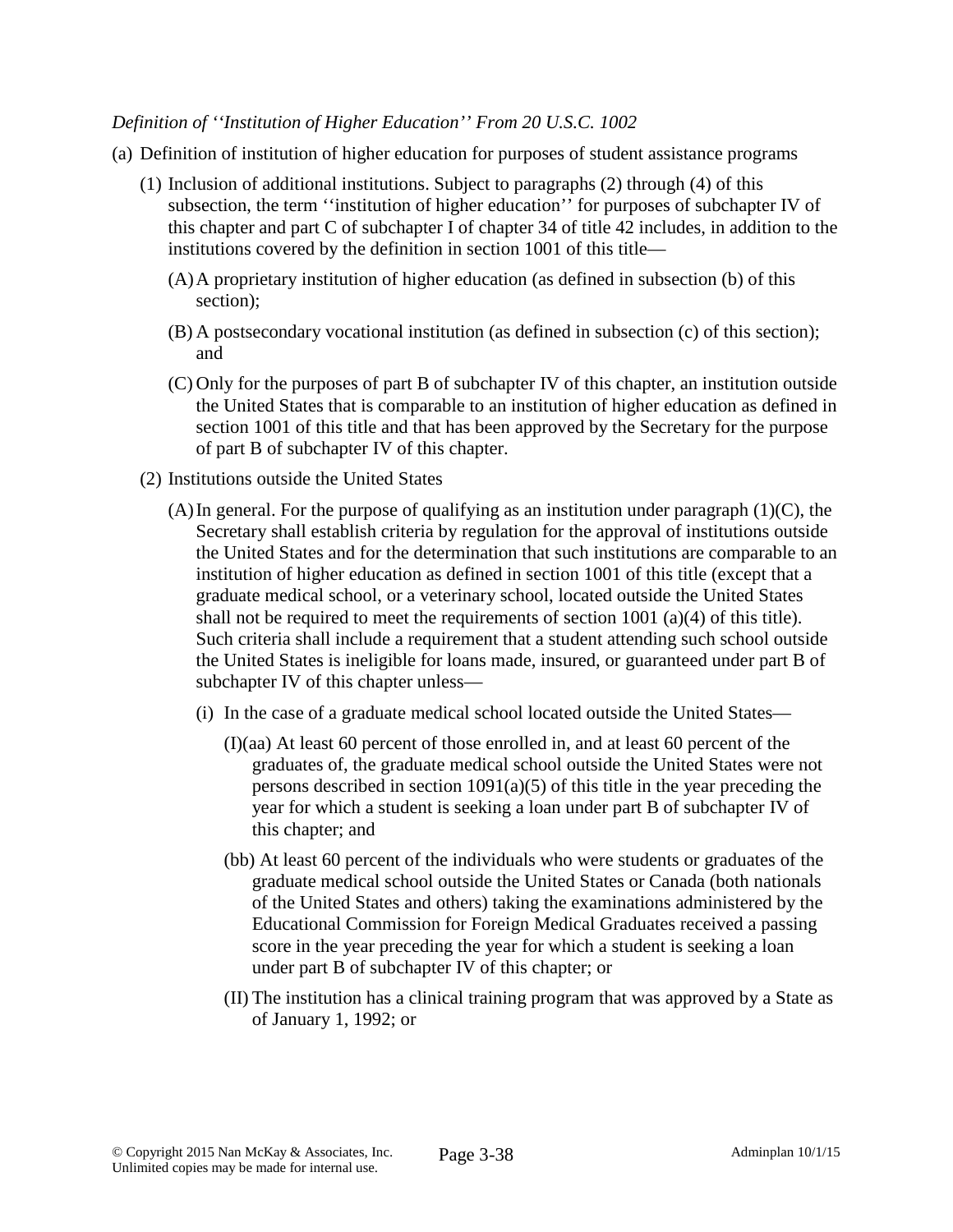- (ii) In the case of a veterinary school located outside the United States that does not meet the requirements of section  $1001(a)(4)$  of this title, the institution's students complete their clinical training at an approved veterinary school located in the United States.
- (B) Advisory panel
	- (i) In general. For the purpose of qualifying as an institution under paragraph  $(1)(C)$ of this subsection, the Secretary shall establish an advisory panel of medical experts that shall—
		- (I) Evaluate the standards of accreditation applied to applicant foreign medical schools; and
		- (II) Determine the comparability of those standards to standards for accreditation applied to United States medical schools.
	- (ii) Special rule if the accreditation standards described in clause (i) are determined not to be comparable, the foreign medical school shall be required to meet the requirements of section 1001 of this title.
- (C) Failure to release information. The failure of an institution outside the United States to provide, release, or authorize release to the Secretary of such information as may be required by subparagraph (A) shall render such institution ineligible for the purpose of part B of subchapter IV of this chapter.
- (D)Special rule. If, pursuant to this paragraph, an institution loses eligibility to participate in the programs under subchapter IV of this chapter and part C of subchapter I of chapter 34 of title 42, then a student enrolled at such institution may, notwithstanding such loss of eligibility, continue to be eligible to receive a loan under part B while attending such institution for the academic year succeeding the academic year in which such loss of eligibility occurred.
- (3) Limitations based on course of study or enrollment. An institution shall not be considered to meet the definition of an institution of higher education in paragraph (1) if such institution—
	- (A)Offers more than 50 percent of such institution's courses by correspondence, unless the institution is an institution that meets the definition in section  $2471 \frac{4}{C}$  of this title;
	- (B) Enrolls 50 percent or more of the institution's students in correspondence courses, unless the institution is an institution that meets the definition in such section, except that the Secretary, at the request of such institution, may waive the applicability of this subparagraph to such institution for good cause, as determined by the Secretary in the case of an institution of higher education that provides a 2-or 4-year program of instruction (or both) for which the institution awards an associate or baccalaureate degree, respectively;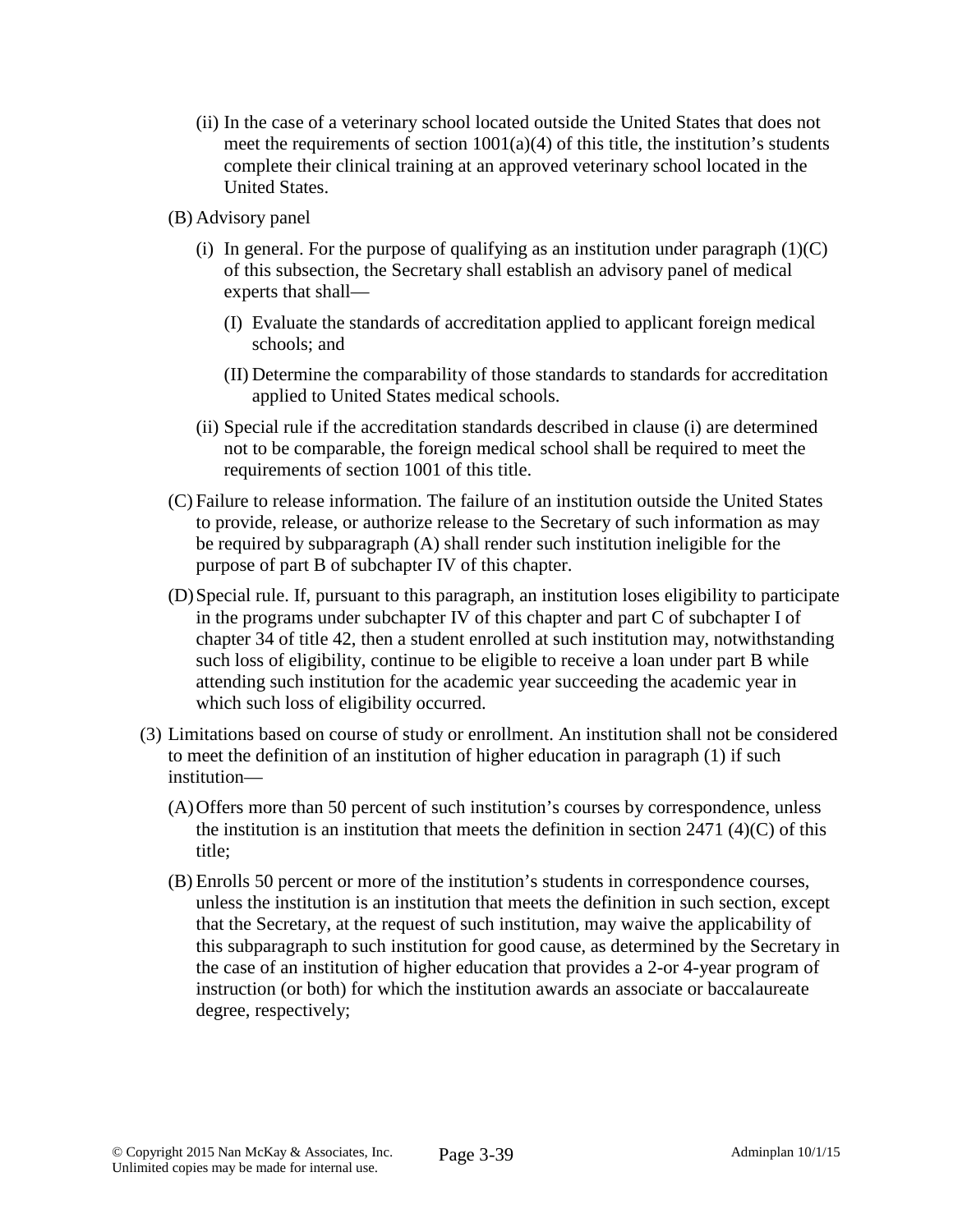- (C) Has a student enrollment in which more than 25 percent of the students are incarcerated, except that the Secretary may waive the limitation contained in this subparagraph for a nonprofit institution that provides a 2-or 4-year program of instruction (or both) for which the institution awards a bachelor's degree, or an associate's degree or a postsecondary diploma, respectively; or
- (D)Has a student enrollment in which more than 50 percent of the students do not have a secondary school diploma or its recognized equivalent, and does not provide a 2-or 4 year program of instruction (or both) for which the institution awards a bachelor's degree or an associate's degree, respectively, except that the Secretary may waive the limitation contained in this subparagraph if a nonprofit institution demonstrates to the satisfaction of the Secretary that the institution exceeds such limitation because the institution serves, through contracts with Federal, State, or local government agencies, significant numbers of students who do not have a secondary school diploma or its recognized equivalent.
- (4) Limitations based on management. An institution shall not be considered to meet the definition of an institution of higher education in paragraph (1) if—
	- (A)The institution, or an affiliate of the institution that has the power, by contract or ownership interest, to direct or cause the direction of the management or policies of the institution, has filed for bankruptcy, except that this paragraph shall not apply to a nonprofit institution, the primary function of which is to provide health care educational services (or an affiliate of such an institution that has the power, by contract or ownership interest, to direct or cause the direction of the institution's management or policies) that files for bankruptcy under chapter 11 of title 11 between July 1, 1998, and December 1, 1998; or
	- (B) The institution, the institution's owner, or the institution's chief executive officer has been convicted of, or has pled nolo contendere or guilty to, a crime involving the acquisition, use, or expenditure of funds under subchapter IV of this chapter and part C of subchapter I of chapter 34 of title 42, or has been judicially determined to have committed fraud involving funds under subchapter IV of this chapter and part C of subchapter I of chapter 34 of title 42.
- (5) Certification. The Secretary shall certify an institution's qualification as an institution of higher education in accordance with the requirements of subpart 3 of part G of subchapter IV of this chapter.
- (6) Loss of eligibility. An institution of higher education shall not be considered to meet the definition of an institution of higher education in paragraph (1) if such institution is removed from eligibility for funds under subchapter IV of this chapter and part C of subchapter I of chapter 34 of title 42 as a result of an action pursuant to part G of subchapter IV of this chapter.